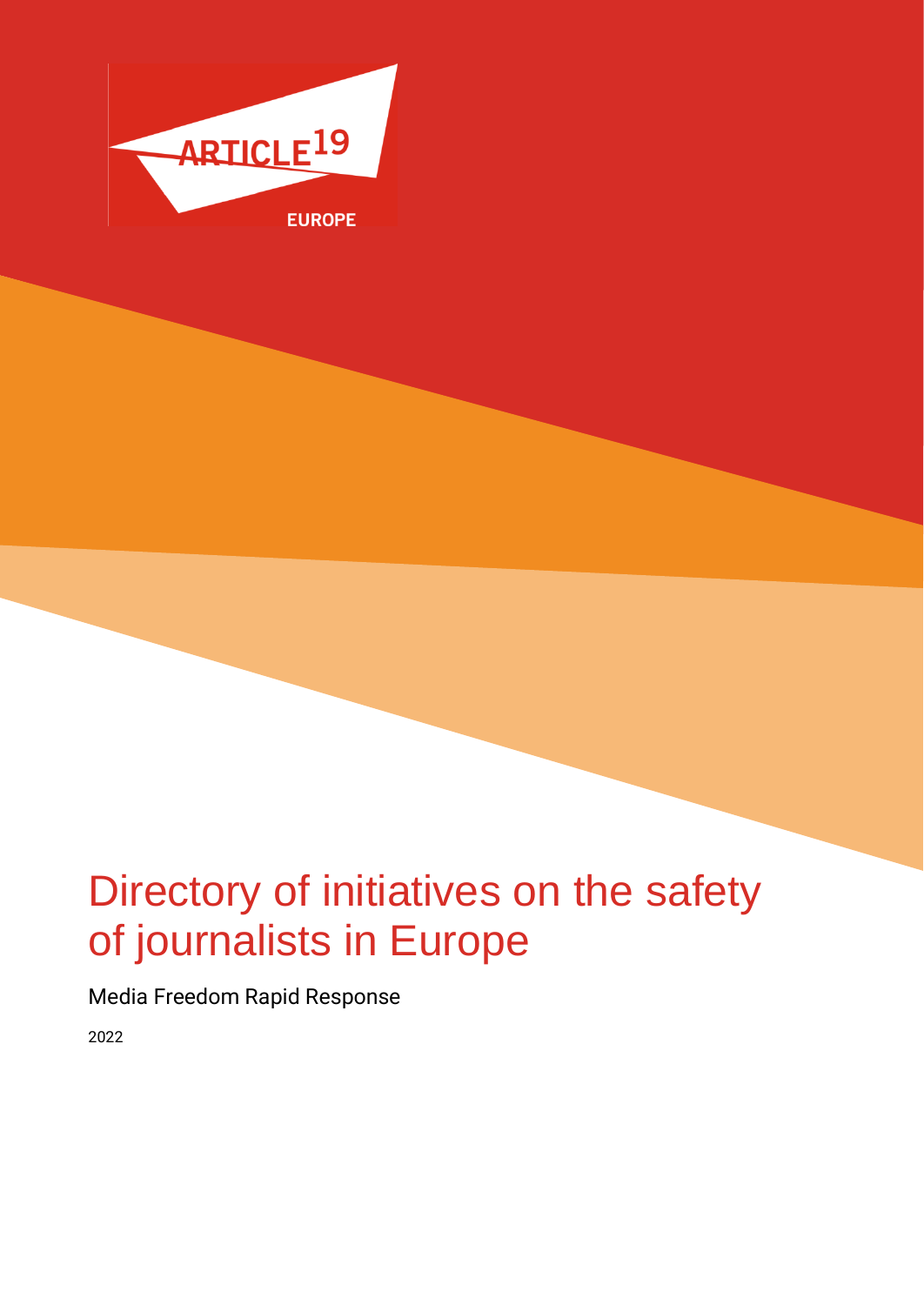

First published by ARTICLE 19 Europe, May 2022 [www.article19.org](http://www.article19.org/)

© ARTICLE 19 Europe, May 2022 (Creative Commons License 3.0)

ARTICLE 19 works for a world where all people everywhere can freely express themselves and actively engage in public life without fear of discrimination. We do this by working on two interlocking freedoms, which set the foundation for all our work. The Freedom to Speak concerns everyone's right to express and disseminate opinions, ideas, and information through any means, as well as to disagree with, and question power-holders. The Freedom to Know concerns the right to demand and receive information from power-holders for transparency, good governance, and sustainable development. When either of these freedoms comes under threat, by the failure of power-holders to adequately protect them, ARTICLE 19 speaks with one voice, through courts of law, through global and regional organisations, and through civil society wherever we are present.

This announcement has been coordinated by the Media Freedom Rapid Response [\(MFRR\)](https://www.mfrr.eu/), which tracks, monitors and responds to violations of press and media freedom in EU Member States and Candidate Countries. This project provides legal and practical support, public advocacy and information to protect journalists and media workers. The MFRR is organised by a consortium led by the European Centre for Press and Media Freedom (ECPMG) including ARTICLE 19 Europe, the European Federation of Journalists (EFJ), Free Press Unlimited (FPU), International Press Institute (IPI) and CCI/Osservatorio Balcani Caucaso Transeuropa (OBC Transeuropa). The project is funded by the European Commission.



About Creative Commons License 3.0: This work is provided under the Creative Commons Attribution-Non-Commercial-ShareAlike 3.0 license. You are free to copy, distribute, and display this work and to make derivative works, provided you:

1) give credit to ARTICLE 19 Europe;

- 2) do not use this work for commercial purposes; and
- 3) distribute any works derived from this publication under a license identical to this one.

To access the full legal text of this license, please visit: <http://creativecommons.org/licenses/by-nc-sa/3.0/legalcode>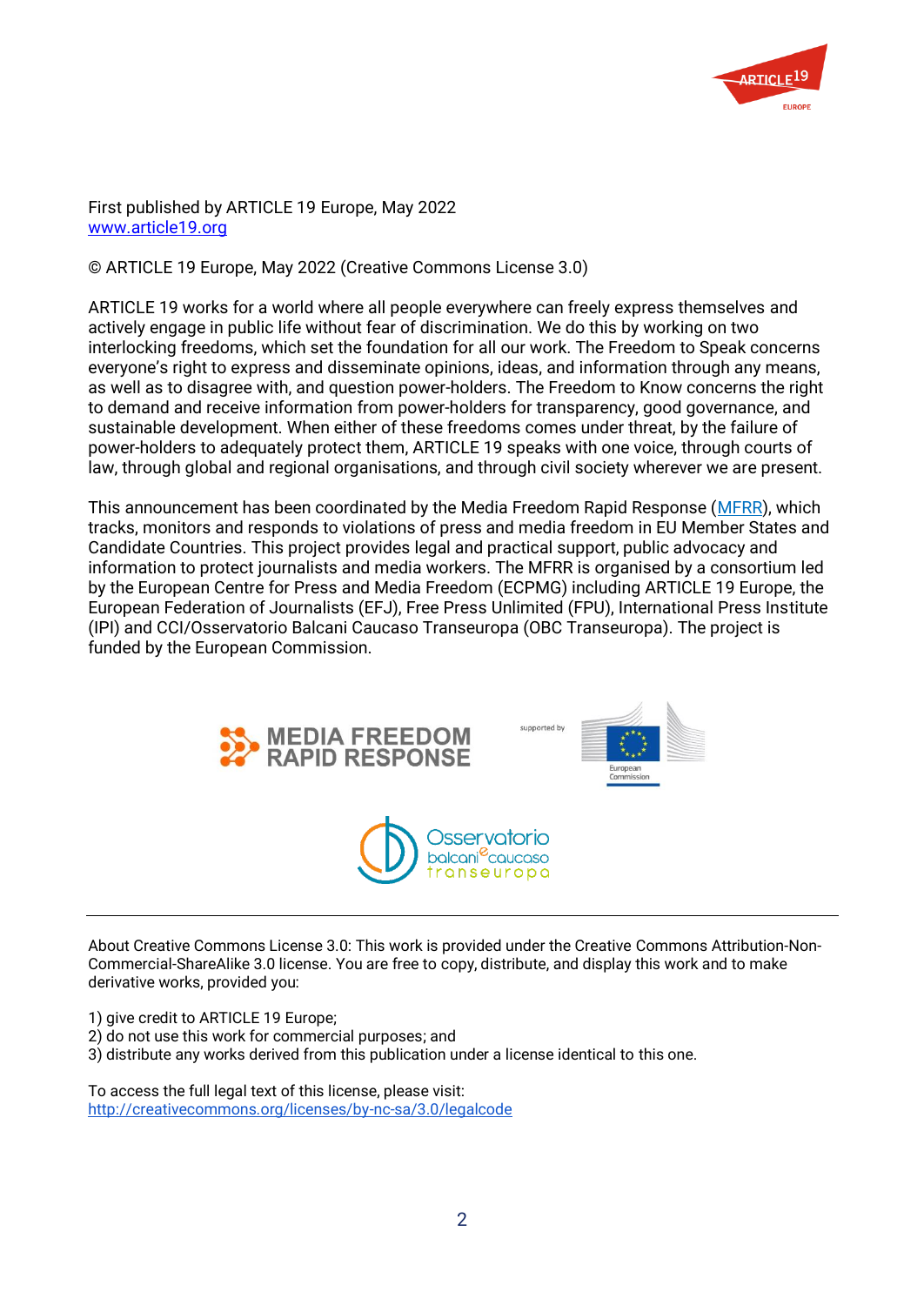

### **Contents**

| <b>Abbreviations</b>                                            | 4              |
|-----------------------------------------------------------------|----------------|
| <b>About this Directory</b>                                     | 5              |
| Who is this Directory for?                                      | $5\phantom{1}$ |
| <b>Requirements for inclusion in the Directory</b>              | 6              |
| <b>Methods</b>                                                  | 6              |
| <b>Disclaimers</b>                                              | $\overline{7}$ |
| Directory of initiatives on the safety of journalists in Europe | 8              |
| <b>Belgium</b>                                                  | 9              |
| Denmark                                                         | 11             |
| France                                                          | 13             |
| Italy                                                           | 15             |
| Latvia                                                          | 17             |
| <b>Malta</b>                                                    | 19             |
| Montenegro                                                      | 21             |
| <b>Netherlands</b>                                              | 23             |
| Serbia                                                          | 25             |
| <b>Sweden</b>                                                   | 33             |
| <b>United Kingdom</b>                                           | 36             |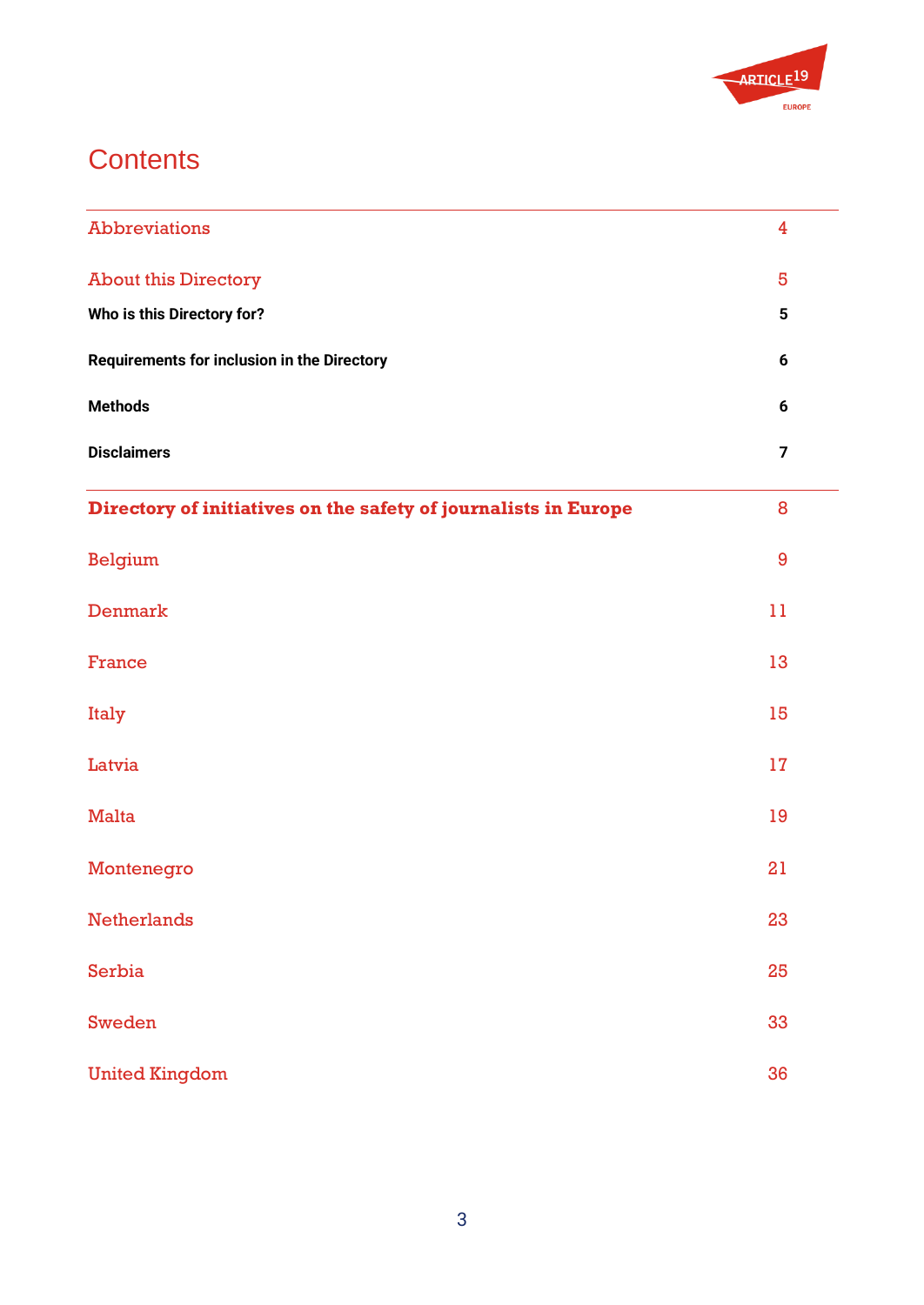#### **Abbreviations**



### <span id="page-3-0"></span>Abbreviations

| <b>AJP</b>    | <b>Association of Professional Journalists</b>    |
|---------------|---------------------------------------------------|
| <b>DCMS</b>   | Department for Digital, Culture, Media and Sport  |
| <b>DJ</b>     | <b>Danish Union of Journalists</b>                |
| <b>DM</b>     | Danish Media                                      |
| <b>FNSI</b>   | Federazione Nazionale Stampa Italiana             |
| <b>IMS</b>    | <b>International Media Support</b>                |
| <b>MFRR</b>   | Media Freedom Rapid Response                      |
| <b>NCTJ</b>   | National Council for the Training of Journalists  |
| <b>NUJ</b>    | <b>National Union of Journalists</b>              |
| <b>NUNS</b>   | Nezavisno Udruženje Novinara Srbije               |
| <b>NVJ</b>    | Nederlandse Verenigung van Journalisten           |
| <b>OBCT</b>   | Osservatorio Balcani Caucaso Transeuropa          |
| <b>SLAPPS</b> | Strategic litigation against public participation |
| <b>SNMO</b>   | Schéma National du Maintien de l'Ordre            |
| <b>VVJ</b>    | Vlaamse Verenigung van Journalisten               |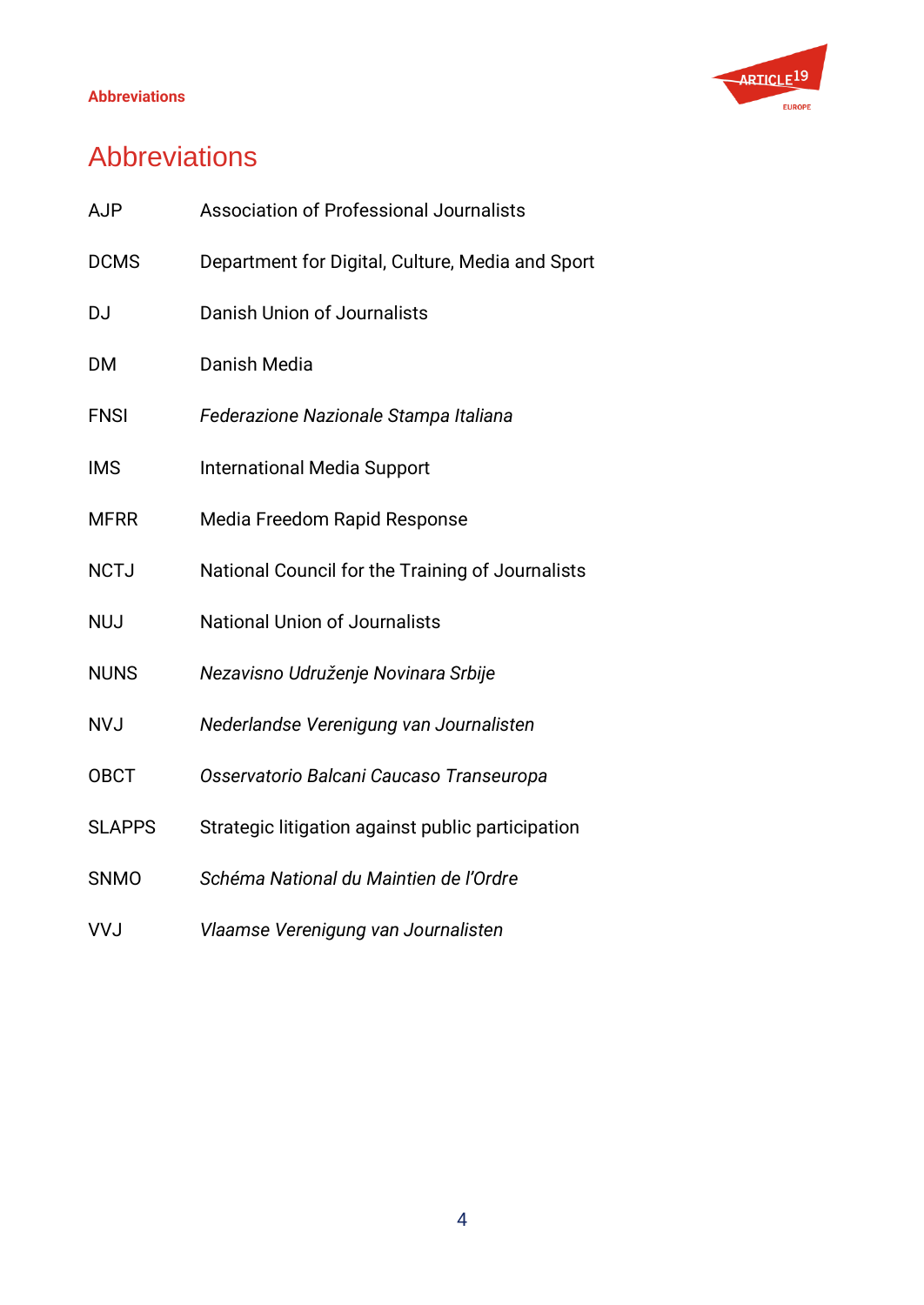

### <span id="page-4-0"></span>About this Directory

In 2022, as part of the Media Freedom Rapid Response (MFRR) project, ARTICLE 19 Europe – with the support of *Osservatorio Balcani Caucaso Transeuropa* (OBCT) – mapped initiatives on the safety of journalists deployed by States, or in whose work the State is involved, within the MFRR region.

The result of that mapping exercise is this Directory. Until now, these initiatives have not been gathered together in one place. Indeed, some of the initiatives included here have not been documented anywhere else at all.

The goals of this Directory are threefold:

- 1. To map existing initiatives on the safety of journalists.
- 2. To act as a single reference work for information about these initiatives.
- 3. To enhance the safety of journalists and the capacity of both journalists and States to respond to violations.

The Directory does not seek to analyse the initiatives collected here; this will be the task of the next stage of the project.

#### <span id="page-4-1"></span>Who is this Directory for?

We envisage this Directory being useful to journalists, journalists' associations, and government officials in the countries featured.

- **Journalists:** First and foremost, we hope that this Directory enhances journalists' safety. It provides journalists with information about initiatives that exist to protect their safety, which they may not have been aware of previously, and information on how to report attacks.
- **Civil society organisations, such as media freedom groups and journalists' associations and unions:** Mapping existing initiatives makes gaps in provision clearer. We hope that civil society organisations use this Directory to lobby for more – and better – initiatives in their respective countries.
- **Governments:** Officials working on the safety of journalists will find this Directory useful in shaping policy and improving provision.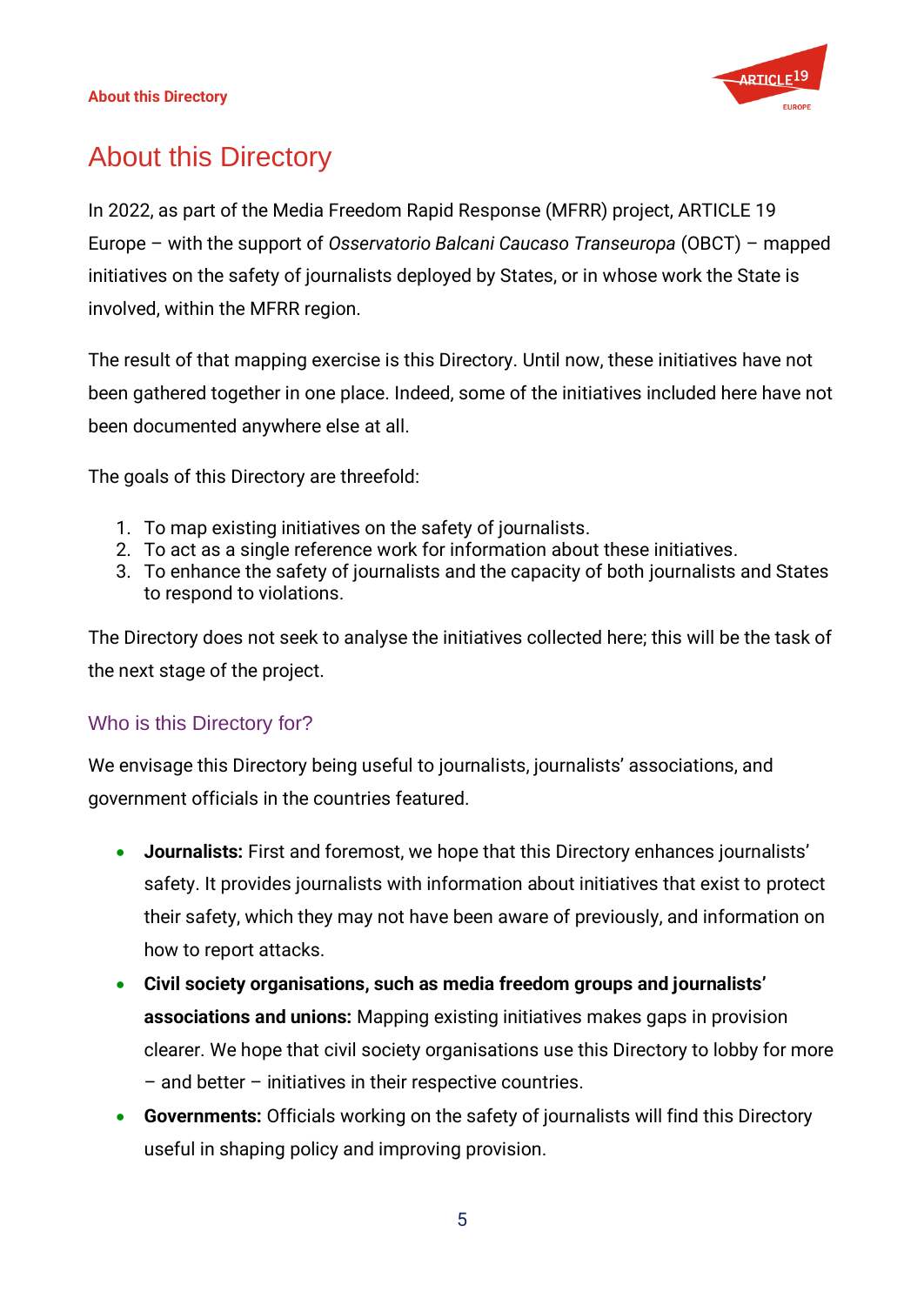#### **About this Directory**



• **Intergovernmental organisations:** The Directory will help international civil servants working on the safety of journalists to better understand how international standards are being implemented at the national level.

#### <span id="page-5-0"></span>Requirements for inclusion in the Directory

To be included in this Directory, an initiative had to fulfil three requirements:

- 1. The initiative had to operate at the **national level**.
- 2. **The State** had to be actively involved.
- 3. The initiative had to be **within the MFRR region**, which covers all EU member States and candidate countries (Albania, the Republic of North Macedonia, Montenegro, Serbia, and Turkey).

Initiatives at local/municipality levels and civil society initiatives (even those to which States contribute funding) fell outside this project's remit.

If the initiative fulfilled the above requirements, it was included, regardless of whether it could be considered to represent 'good practice'.

#### <span id="page-5-1"></span>**Methods**

ARTICLE 19 Europe produced a template questionnaire and shared this with OBCT and other partners to collect information on relevant initiatives. The questionnaire asked for the following information about each initiative:

- Name
- Founders/members
- When it was set up
- Why it was set up
- How it undertakes its work
- Its general goal
- Its specific goals
- How frequently it meets
- Whether it receives any funding, and if so, the source of that funding (if this could be disclosed)
- Its website.

Consent was sought and obtained from each initiative whose information is listed in this Directory, unless the information was already publicly available.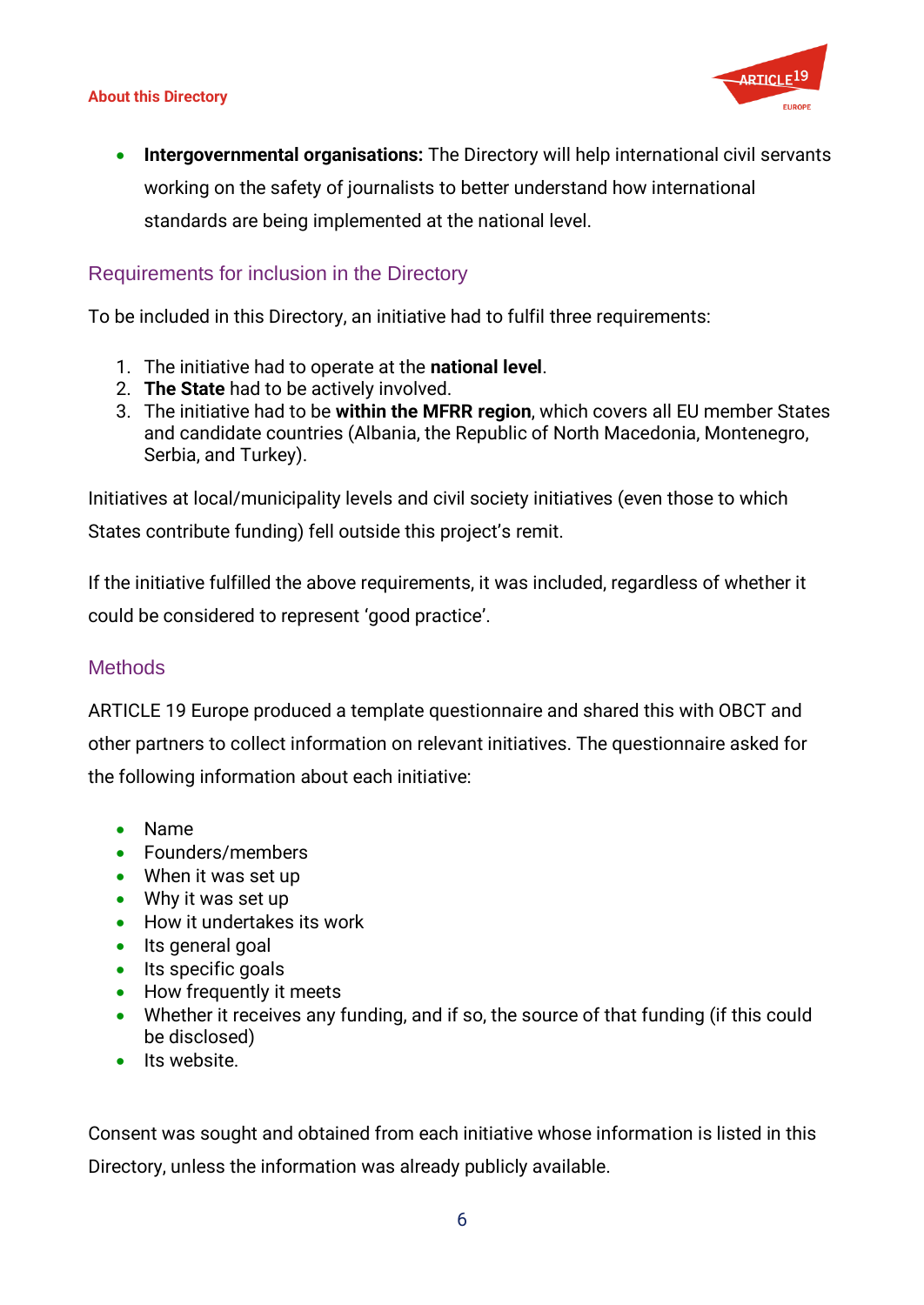#### **About this Directory**



All data was either already publicly available (e.g. on an organisation's website) or collected via emails and interviews with key actors. It was collected in the first quarter of 2022.

#### <span id="page-6-0"></span>**Disclaimers**

ARTICLE 19 Europe and the MFRR do not necessarily endorse the initiatives featured in this Directory, which is a descriptive mapping project rather than an evaluation of efficacy. The next stage of the project will analyse some of the initiatives collected here.

ARTICLE 19 Europe has made every effort to research eligible initiatives to include in this Directory. However, we do not claim that it is inclusive of all existing initiatives. Please contact us if you know of any other initiatives that may be eligible for inclusion, or with any updates regarding existing entries: info@article19.org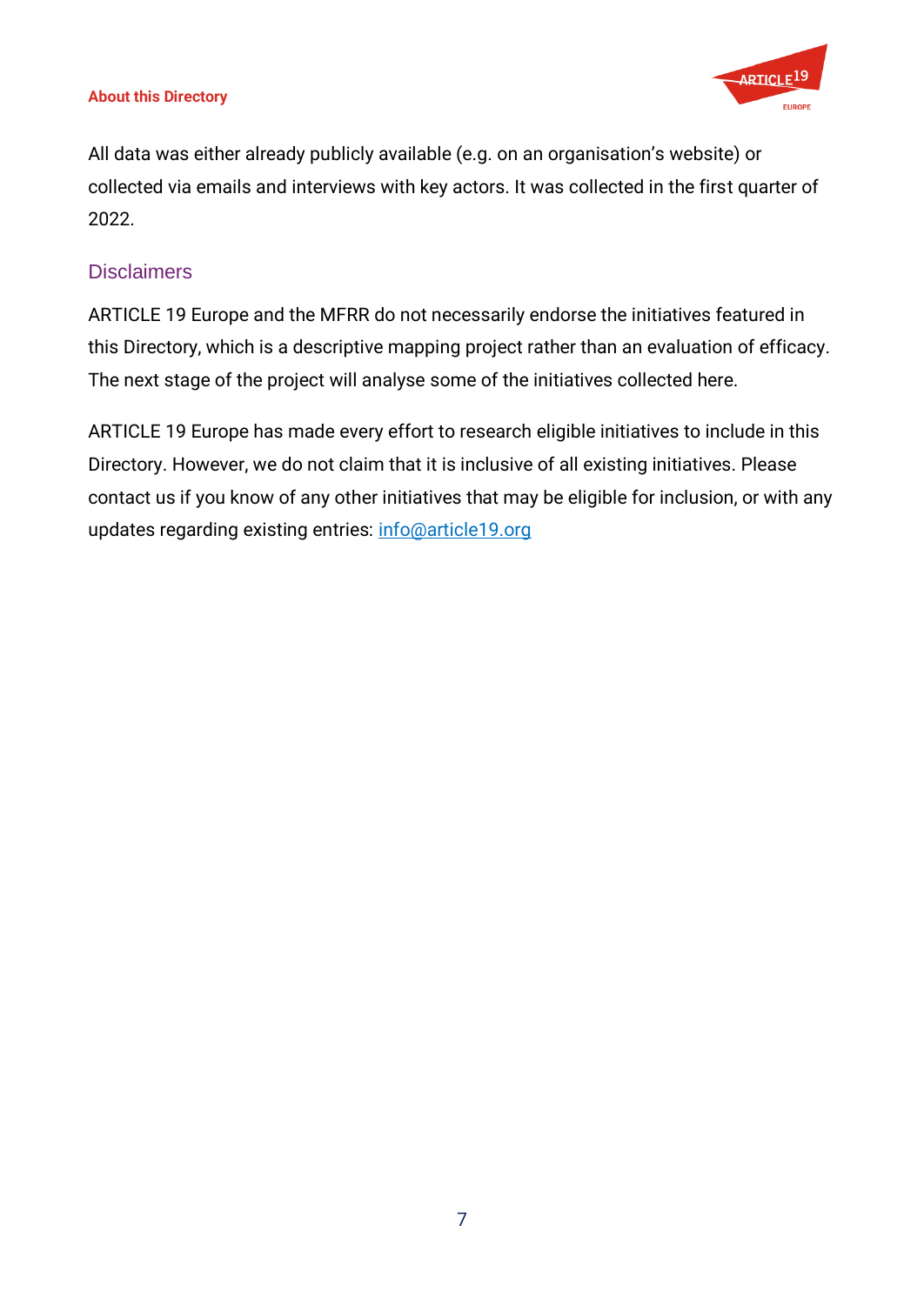# <span id="page-7-0"></span>**Directory of initiatives on the safety of journalists in Europe**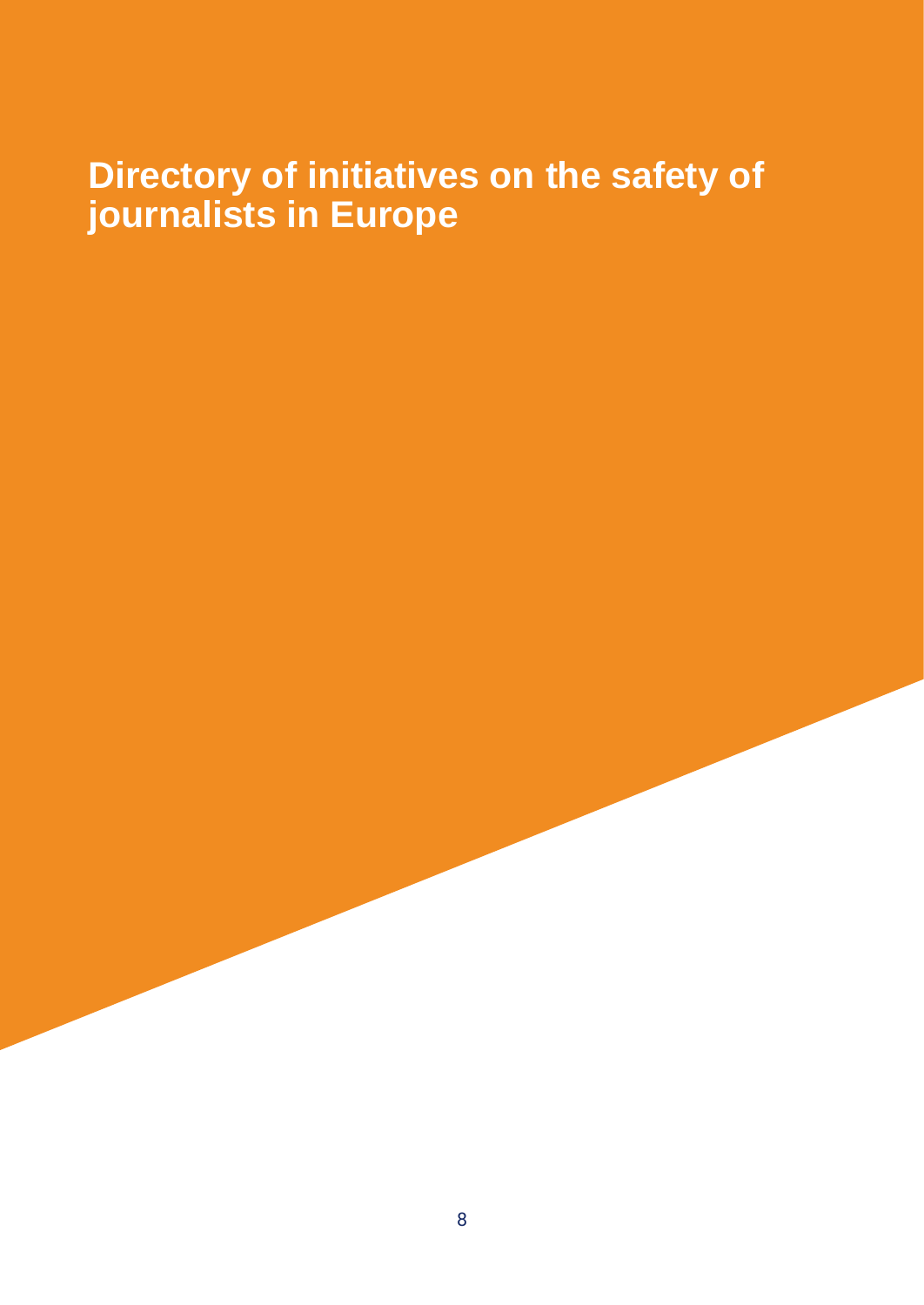# <span id="page-8-0"></span>Belgium

| Name of initiative       | Persveilig.be                                                                                                                                                                                                                                                                                                                                                                                                                                                                                                                                                                                                                                                                                                                                                                              |
|--------------------------|--------------------------------------------------------------------------------------------------------------------------------------------------------------------------------------------------------------------------------------------------------------------------------------------------------------------------------------------------------------------------------------------------------------------------------------------------------------------------------------------------------------------------------------------------------------------------------------------------------------------------------------------------------------------------------------------------------------------------------------------------------------------------------------------|
| <b>Brief description</b> | A hotline to report aggression against journalists, and other<br>education and cooperation initiatives.                                                                                                                                                                                                                                                                                                                                                                                                                                                                                                                                                                                                                                                                                    |
| <b>Founders</b>          | Flemish Association of Journalists (Vlaamse Verenigung van<br>Journalisten - VVJ).                                                                                                                                                                                                                                                                                                                                                                                                                                                                                                                                                                                                                                                                                                         |
| <b>Members</b>           | VVJ in cooperation with other key stakeholders in Belgium.                                                                                                                                                                                                                                                                                                                                                                                                                                                                                                                                                                                                                                                                                                                                 |
| Governance               | The initiatives, especially those on cooperation, are still in the early<br>stages of development.                                                                                                                                                                                                                                                                                                                                                                                                                                                                                                                                                                                                                                                                                         |
| When was it set up?      | 2019                                                                                                                                                                                                                                                                                                                                                                                                                                                                                                                                                                                                                                                                                                                                                                                       |
| Why was it set up?       | Due to increasing aggression against journalists, VVJ set up the<br>hotline to report aggression against journalists. According to VVJ's<br>website, journalists are increasingly confronted with unpleasant<br>experiences while performing their job in Belgium. The most<br>common is verbal abuse. Social media platforms play an important<br>role in this because these channels enable users to attack<br>journalists anonymously and from a distance. However, journalists<br>also often have to deal with insults and name-calling to their face.<br>These verbal provocations can escalate to physical aggression or<br>at least the threat of it. Not only online intimidation, but also<br>unpleasant confrontations in real life have gradually become a<br>daily occurrence. |
| Main goal                | Journalists can use the hotline to report physical or verbal<br>aggression (such as online aggression or strategic litigation<br>against public participation - SLAPPs), VVJ aims to:<br>• Map aggression against journalists and to monitor the<br>situation in Belgium to determine whether there are any<br>common trends in aggression against journalists;<br>Engage with the police where needed, on a case-by-case<br>$\bullet$<br>basis; and<br>Initiate discussions around possible solutions.                                                                                                                                                                                                                                                                                    |
| Specific goals           | Inspired by the Persveilig initiative in the Netherlands, VVJ's                                                                                                                                                                                                                                                                                                                                                                                                                                                                                                                                                                                                                                                                                                                            |
|                          | initiatives have three objectives:<br>1. Information: To provide as much information as possible<br>(on online harassment, physical violence, organised crime,<br>and legal proceedings) to help journalists to be able to do<br>their jobs safely.                                                                                                                                                                                                                                                                                                                                                                                                                                                                                                                                        |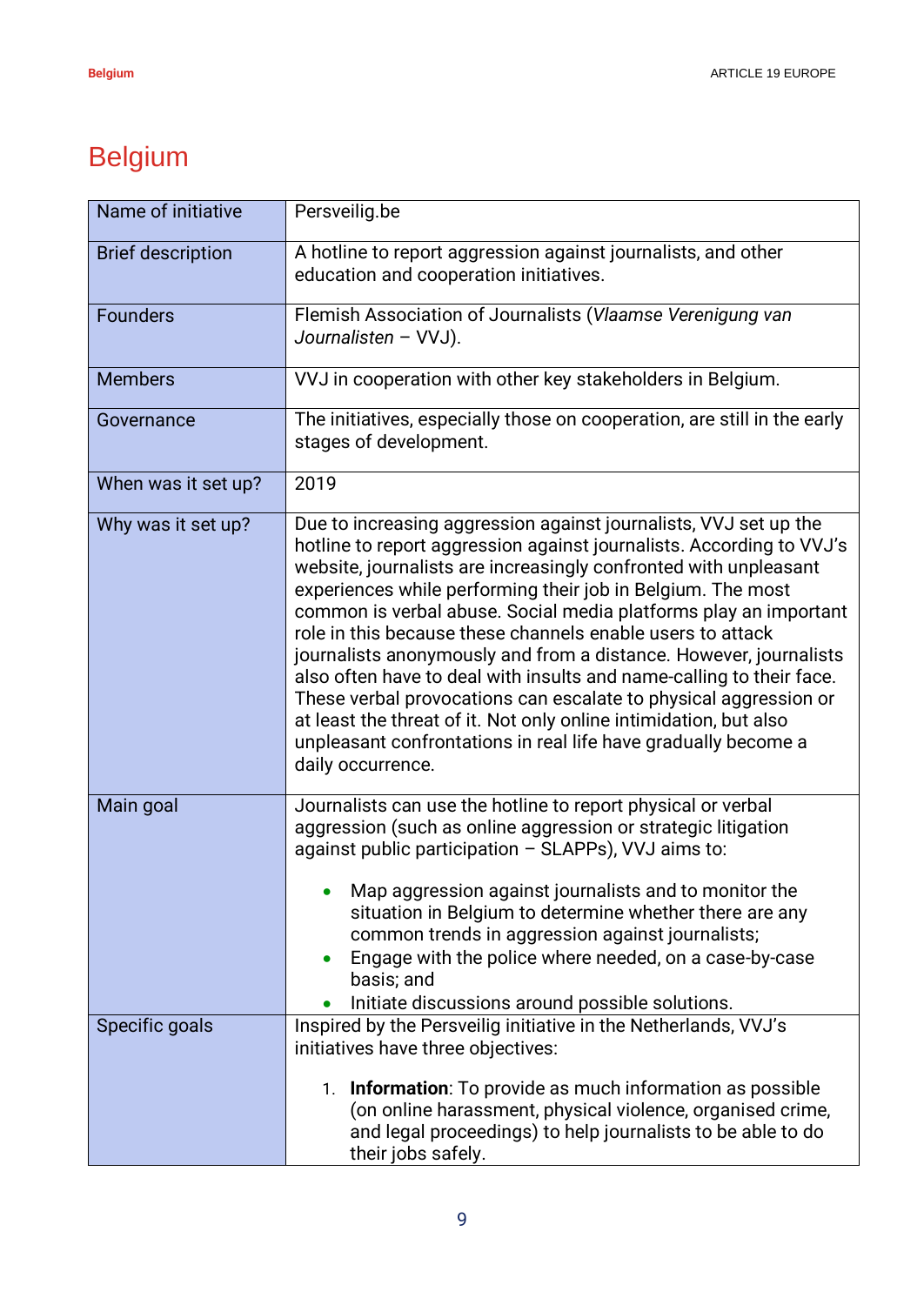|                                                           | 2. Education and training: To provide training opportunities for<br>journalists.<br>3. Dialogue and cooperation: In collaboration with the<br>Association of Professional Journalists (AJP), to maintain<br>dialogue with other stakeholders, including the police, the<br>judiciary, and the government. VVJ, in partnership with AJP,<br>has recently started holding meetings with three ministers<br>from Flanders, the Federal Public Service Justice, and the<br>Federal Public Service Interior to discuss legal reforms to<br>the criminal code in areas related to the safety of<br>journalists. Discussions are ongoing regarding legal reform<br>to the offence of 'insulting public authorities', which would<br>widen its scope to include insults against journalists due to<br>the vital role they play in democratic societies. |
|-----------------------------------------------------------|-------------------------------------------------------------------------------------------------------------------------------------------------------------------------------------------------------------------------------------------------------------------------------------------------------------------------------------------------------------------------------------------------------------------------------------------------------------------------------------------------------------------------------------------------------------------------------------------------------------------------------------------------------------------------------------------------------------------------------------------------------------------------------------------------------------------------------------------------|
| How does it work?                                         | To report aggression through the hotline, journalists can<br>$\bullet$<br>download a declaration form from the website and send the<br>completed form to info@journalist.be. Complaints will<br>receive an immediate response, be closely monitored, and<br>also be published on international platforms.<br>With regard to the dialogue with other stakeholders,<br>$\bullet$<br>including the ministers from Flanders, the Federal Public<br>Service Justice, and the Federal Public Service Interior,<br>meetings are taking place on an ad-hoc basis.                                                                                                                                                                                                                                                                                       |
| How frequently does<br>it meet?                           | For the dialogue and cooperation initiatives, there is no fixed<br>frequency for meetings between the government representatives<br>and journalists' associations.                                                                                                                                                                                                                                                                                                                                                                                                                                                                                                                                                                                                                                                                              |
| Does it receive any<br>funding, and if so,<br>from where? | No approved funding $-$ still pending.                                                                                                                                                                                                                                                                                                                                                                                                                                                                                                                                                                                                                                                                                                                                                                                                          |
| Website                                                   | https://journalist.be/persveilig-be                                                                                                                                                                                                                                                                                                                                                                                                                                                                                                                                                                                                                                                                                                                                                                                                             |
| Contact                                                   | Charlotte Michils, legal adviser, VVJ:<br>charlotte.michils@journalist.be<br>General information: info@journalist.be                                                                                                                                                                                                                                                                                                                                                                                                                                                                                                                                                                                                                                                                                                                            |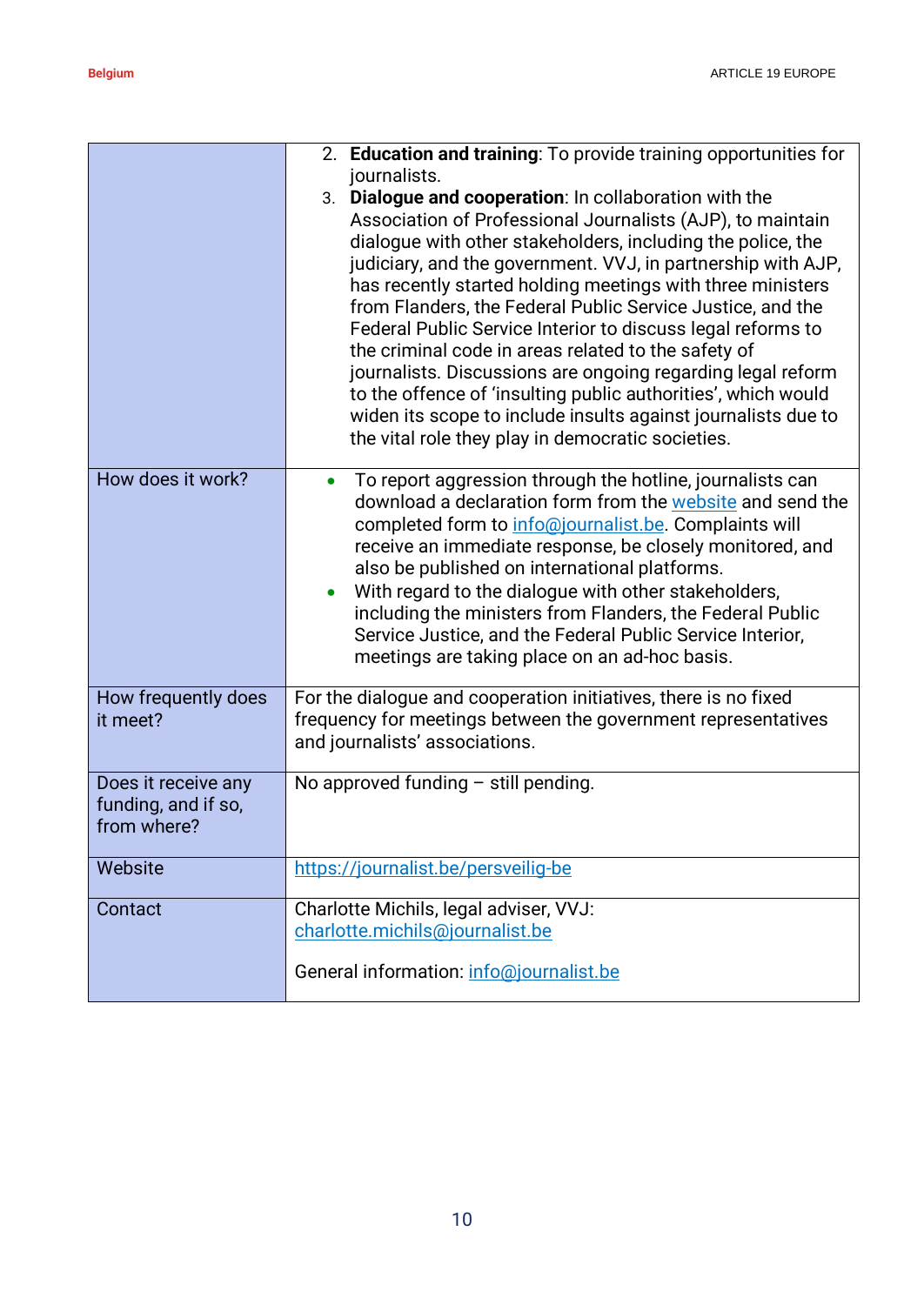#### <span id="page-10-0"></span>**Denmark**

| Name of initiative       | Danish National Plan of Action on the Safety of Journalists and the<br>Issue of Impunity                                                                                                                                                                                                                                                                                                                                                                                                                                                                                        |
|--------------------------|---------------------------------------------------------------------------------------------------------------------------------------------------------------------------------------------------------------------------------------------------------------------------------------------------------------------------------------------------------------------------------------------------------------------------------------------------------------------------------------------------------------------------------------------------------------------------------|
| <b>Brief description</b> | A national action plan agreed between government, media industry,<br>and other stakeholders to improve journalists' safety.                                                                                                                                                                                                                                                                                                                                                                                                                                                     |
| <b>Founders</b>          | Danish Union of Journalists (DJ), Danish Media (DM), International<br>Media Support (IMS), UNESCO Denmark, Ministry of Justice, and<br>Ministry of Culture.                                                                                                                                                                                                                                                                                                                                                                                                                     |
| <b>Members</b>           | DJ, DM, IMS, UNESCO Denmark, Ministry of Justice, Ministry of<br>Culture, the National Police, and the Attorney General.                                                                                                                                                                                                                                                                                                                                                                                                                                                        |
| Governance               | Day-to-day tasks are managed alternately by DJ and DM annually.<br>The first calendar year $-2022 - i s$ being managed by DJ, which<br>ensures the involvement of the other stakeholders when relevant.<br>The implementation will be reviewed by all stakeholders semi-<br>annually.                                                                                                                                                                                                                                                                                           |
| When was it set up?      | 2022                                                                                                                                                                                                                                                                                                                                                                                                                                                                                                                                                                            |
| Why was it set up?       | To ensure a well-functioning democracy, it is crucial that<br>journalists can work freely without abuse or threats of any kind<br>either against themselves, their sources, colleagues, or family. Due<br>to increasing levels of risks and threats against journalists, both<br>online and offline, the creation of the National Action Plan, in line<br>with the Council of Europe's recommendations for the protection of<br>the media and journalists, as well as the UN Plan of Action on the<br>Safety of Journalists and the Issue of Impunity, was deemed<br>necessary. |
| Main goal                | To provide better protection for journalists and create a safer<br>environment for them.                                                                                                                                                                                                                                                                                                                                                                                                                                                                                        |
| Specific goals           | The National Action Plan's goals are twofold:                                                                                                                                                                                                                                                                                                                                                                                                                                                                                                                                   |
|                          | 1. To ensure a proactive approach in Denmark to create a<br>safer environment for journalists.<br>2. To send a clear signal to other countries both in Europe and<br>globally that as many countries as possible should<br>participate, to ensure much-needed improvement in the<br>safety of journalists worldwide.                                                                                                                                                                                                                                                            |
| How does it work?        | The parties involved have agreed on the following action points,<br>which will constitute Denmark's National Action Plan and which<br>can be adjusted on an ongoing basis:                                                                                                                                                                                                                                                                                                                                                                                                      |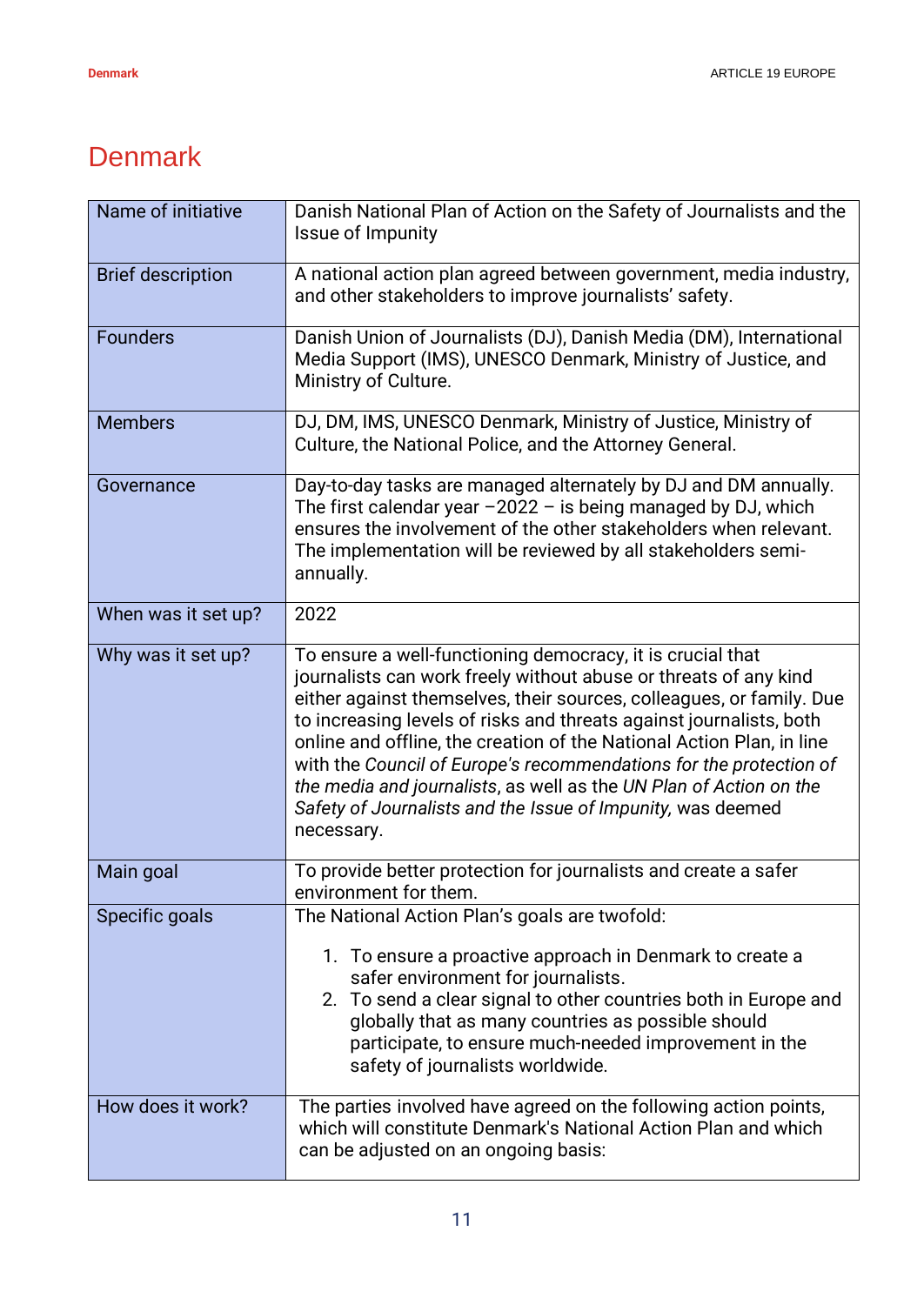|                                                           | 1. Monitor all attacks against journalists:<br>a. Establish a dedicated email address which can be<br>used by journalists to report any abuse. The reports<br>will be monitored and then classified by DJ and DM.<br>b. DJ and DM will prepare semi-annual reports on<br>attacks reported and on their follow-up.<br>2. Follow up on reports:<br>a. Respond to each reported attack with an email<br>providing a recommendation about how to handle it.<br>b. If an investigation is launched, the police may assign<br>the victim a specific police contact, subject to<br>assessment of the severity of the threats. Dialogue<br>with the victim will continue.<br>3. Maintain dialogue between all parties involved: DJ, DM, IMS,<br>UNESCO, the relevant ministries, the National Police, and the<br>Attorney General agree to meet semi-annually to discuss the<br>current situation, deal with systemic abuses that fall into<br>their area of competence, and keep each other informed of<br>developments.<br>4. Maintain contact with other countries' working groups and<br>similar initiatives to exchange information and share<br>experiences. |
|-----------------------------------------------------------|------------------------------------------------------------------------------------------------------------------------------------------------------------------------------------------------------------------------------------------------------------------------------------------------------------------------------------------------------------------------------------------------------------------------------------------------------------------------------------------------------------------------------------------------------------------------------------------------------------------------------------------------------------------------------------------------------------------------------------------------------------------------------------------------------------------------------------------------------------------------------------------------------------------------------------------------------------------------------------------------------------------------------------------------------------------------------------------------------------------------------------------------------------|
| How frequently does<br>it meet?                           | The parties involved (DJ, DM, IMS, UNESCO, the relevant ministries,<br>the National Police, and the Attorney General) meet semi-annually.                                                                                                                                                                                                                                                                                                                                                                                                                                                                                                                                                                                                                                                                                                                                                                                                                                                                                                                                                                                                                  |
| Does it receive any<br>funding, and if so,<br>from where? | It does not receive any funding.                                                                                                                                                                                                                                                                                                                                                                                                                                                                                                                                                                                                                                                                                                                                                                                                                                                                                                                                                                                                                                                                                                                           |
| Website                                                   | N/A                                                                                                                                                                                                                                                                                                                                                                                                                                                                                                                                                                                                                                                                                                                                                                                                                                                                                                                                                                                                                                                                                                                                                        |
| Contact                                                   | Hans Jørgen Dybro, political consultant, DJ:<br>dyb@journalistforbundet.dk                                                                                                                                                                                                                                                                                                                                                                                                                                                                                                                                                                                                                                                                                                                                                                                                                                                                                                                                                                                                                                                                                 |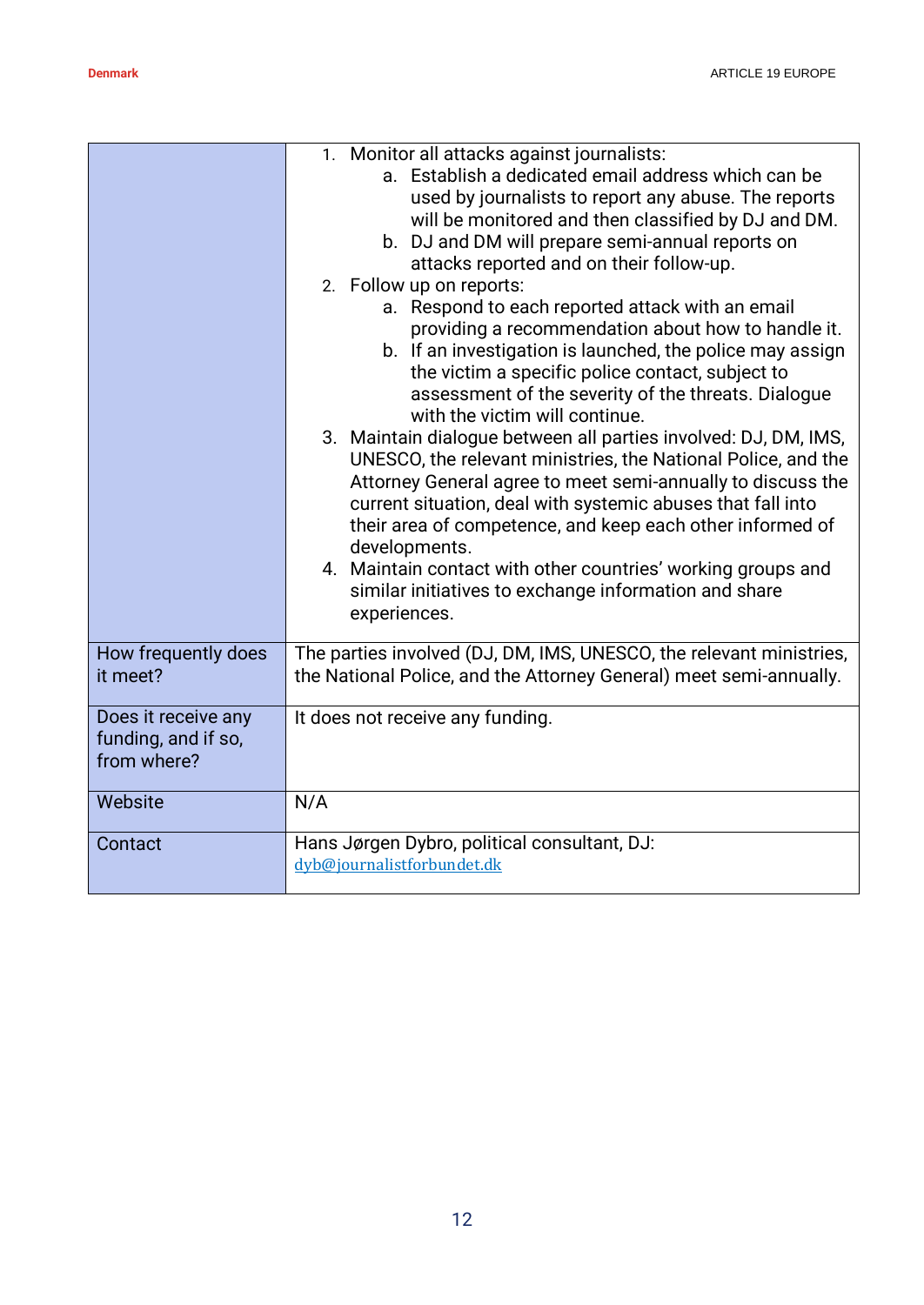### <span id="page-12-0"></span>**France**

| Name of initiative              | Channel of exchange to establish a structural dialogue                                                                                                                                                                                                                                                                                                                                                          |
|---------------------------------|-----------------------------------------------------------------------------------------------------------------------------------------------------------------------------------------------------------------------------------------------------------------------------------------------------------------------------------------------------------------------------------------------------------------|
| <b>Brief description</b>        | A communication channel between the authorities and journalists'<br>representatives principally concerning media coverage of protests.                                                                                                                                                                                                                                                                          |
| <b>Founders</b>                 | Ministry of Interior, media, and journalists' associations.                                                                                                                                                                                                                                                                                                                                                     |
| <b>Members</b>                  | Ministry of Interior, media, and journalists' associations.                                                                                                                                                                                                                                                                                                                                                     |
| Governance                      | This dialogue works through synergy. The idea is to include the<br>main inputs from both sides $-$ the authorities and civil<br>society/journalists.                                                                                                                                                                                                                                                            |
| When was it set up?             | January 2022                                                                                                                                                                                                                                                                                                                                                                                                    |
| Why was it set up?              | The idea of a channel of exchange emerged during the<br>negotiations between the press associations/journalists and the<br>authorities ahead of the release of the new National Scheme for<br>Policing Demonstrations (Schéma National du Maintien de l'Ordre -<br>SNMO). It was also recommended by the <b>Delarue Report</b> from the<br>independent commission on relations between the press and<br>police. |
| Main goal                       | The main purpose of the channel is to re-establish a dialogue<br>between representatives of the media and law enforcement.                                                                                                                                                                                                                                                                                      |
| Specific goals                  | To improve relations between representatives of the media and law<br>enforcement, and guarantee journalists' rights when covering<br>protests.                                                                                                                                                                                                                                                                  |
| How does it work?               | The channel involves the following elements:<br>1. Joint evaluation of the implementation of SNMO measures<br>and assessment of their effectiveness (by all parties).                                                                                                                                                                                                                                           |
|                                 | Identification of new trends and threats observed in current<br>events (main input from media organisations and<br>journalists).<br>3. Communication to journalists of measures taken by the<br>authorities and their implications (input from the<br>authorities).                                                                                                                                             |
| How frequently does<br>it meet? | On a monthly basis.                                                                                                                                                                                                                                                                                                                                                                                             |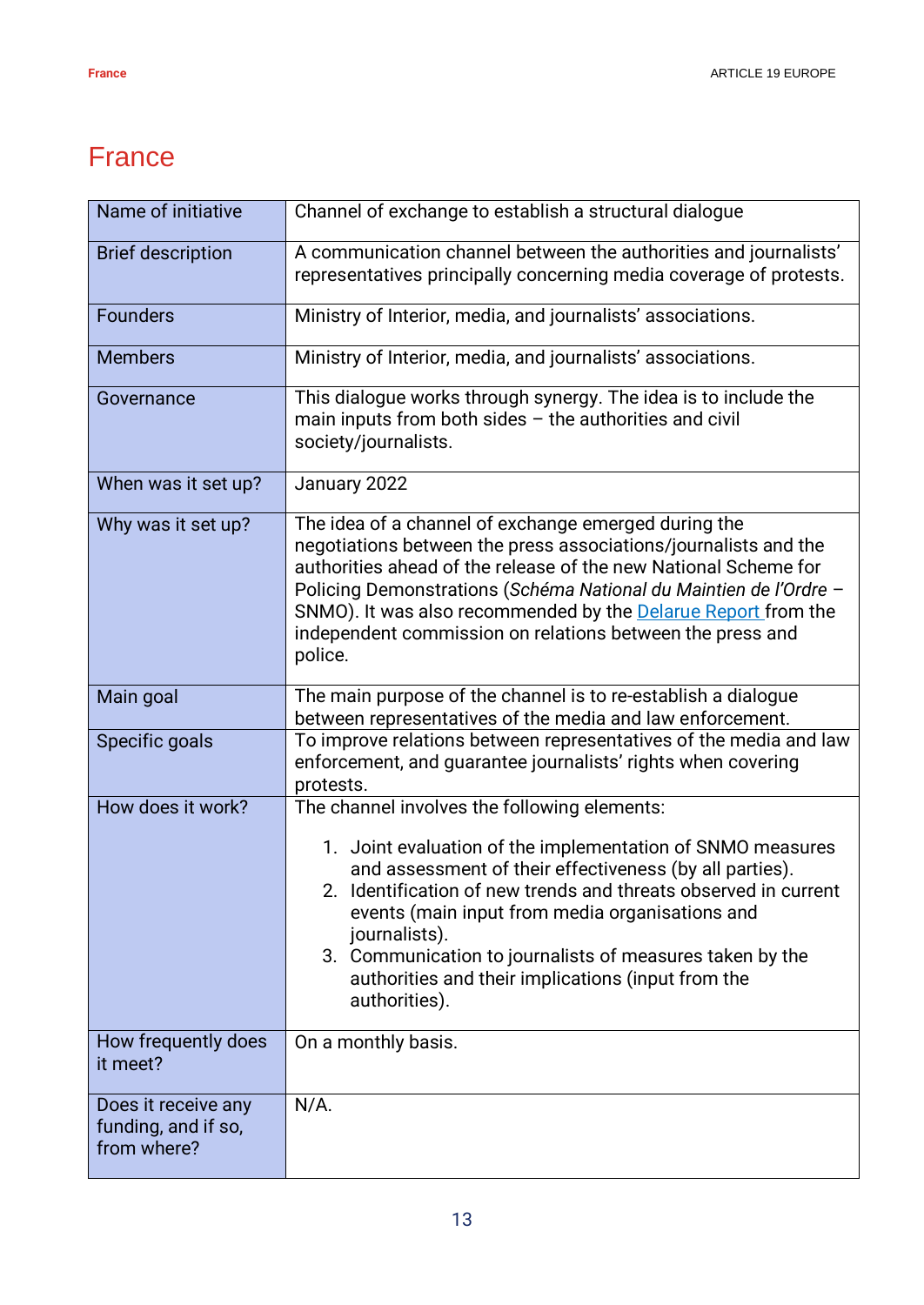| Website | N/A                                                                                  |
|---------|--------------------------------------------------------------------------------------|
| Contact | Pavol Szalai, Head of EU/Balkans Desk, Reporters Without Borders:<br>pszalai@rsf.org |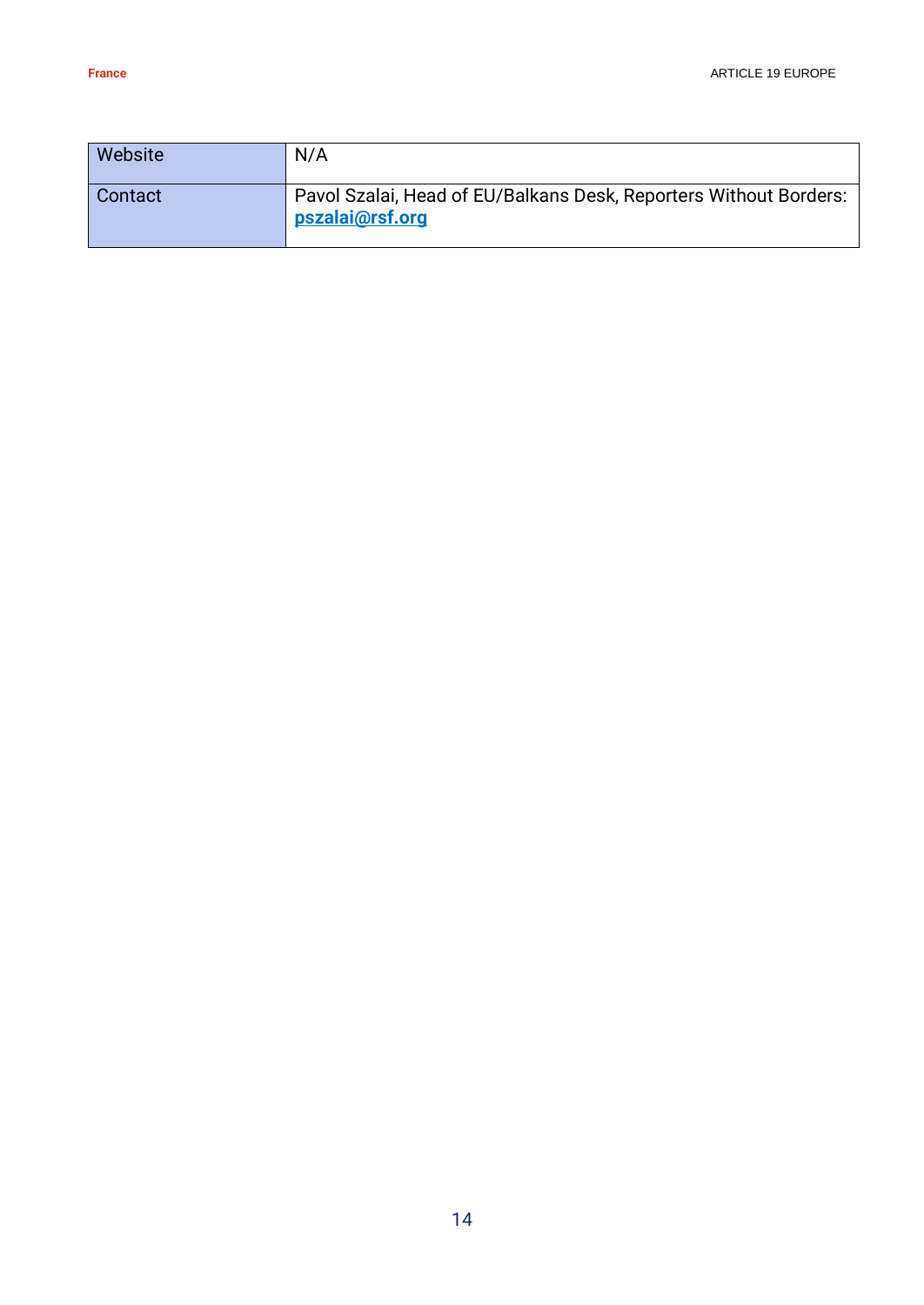# <span id="page-14-0"></span>Italy

| Name of initiative       | Coordination centre on the phenomenon of acts of intimidation<br>against journalists (Centro di coordinamento sul fenomeno degli atti<br>intimidatori nei confronti dei giornalisti)                                                                                                                                                                                                                                                                                                                                                                                                                                                                                                                                                            |
|--------------------------|-------------------------------------------------------------------------------------------------------------------------------------------------------------------------------------------------------------------------------------------------------------------------------------------------------------------------------------------------------------------------------------------------------------------------------------------------------------------------------------------------------------------------------------------------------------------------------------------------------------------------------------------------------------------------------------------------------------------------------------------------|
| <b>Brief description</b> | A coordination centre for monitoring, analysis and exchange of<br>information on acts of intimidation against journalists and for the<br>identification of prevention strategies.'                                                                                                                                                                                                                                                                                                                                                                                                                                                                                                                                                              |
| <b>Founders</b>          | Minister of the Interior.                                                                                                                                                                                                                                                                                                                                                                                                                                                                                                                                                                                                                                                                                                                       |
| <b>Members</b>           | Minister of the Interior, Chief of Cabinet of the Ministry of the<br>Interior, Chief of the Police, president and general secretary of the<br>Italian National Press Federation (Federazione Nazionale Stampa<br>Italiana - FNSI), president and general secretary of the Chamber of<br>Journalists.                                                                                                                                                                                                                                                                                                                                                                                                                                            |
| Governance               | It's chaired by the Minister of the Interior and it operates through a<br>permanent support body based in the Public Security Department.                                                                                                                                                                                                                                                                                                                                                                                                                                                                                                                                                                                                       |
| When was it set up?      | 21 November 2017                                                                                                                                                                                                                                                                                                                                                                                                                                                                                                                                                                                                                                                                                                                                |
| Why was it set up?       | According to FNSI and the Chamber of Journalists, the increase in<br>threats to journalists from organised crime and individuals was not<br>receiving enough attention from national institutions. Long years of<br>advocacy, networking, dialogue, and pressure have led to the<br>creation of a special body in charge of both monitoring and<br>deciding on protection measures. Previously, individual journalists<br>could only report threats to the police, who would grant any<br>protection according to a standard procedure as they would for any<br>citizen. This centre has created a dedicated pathway for both<br>reporting and protection measures, and every journalist using it is<br>supported by the trade unions involved. |
| Main goal                | To coordinate information and data exchange in order to monitor<br>and analyse acts of intimidation against journalists.                                                                                                                                                                                                                                                                                                                                                                                                                                                                                                                                                                                                                        |
| Specific goals           | To collect all threats and acts of intimidation against<br>journalists in a national database.<br>To promote analysis and study of the data collected, in<br>collaboration with journalists' associations and professional<br>crime analysts.<br>To coordinate responses involving police forces in different<br>locations.<br>To formulate proposals for prevention strategies and<br>adequate responses.                                                                                                                                                                                                                                                                                                                                      |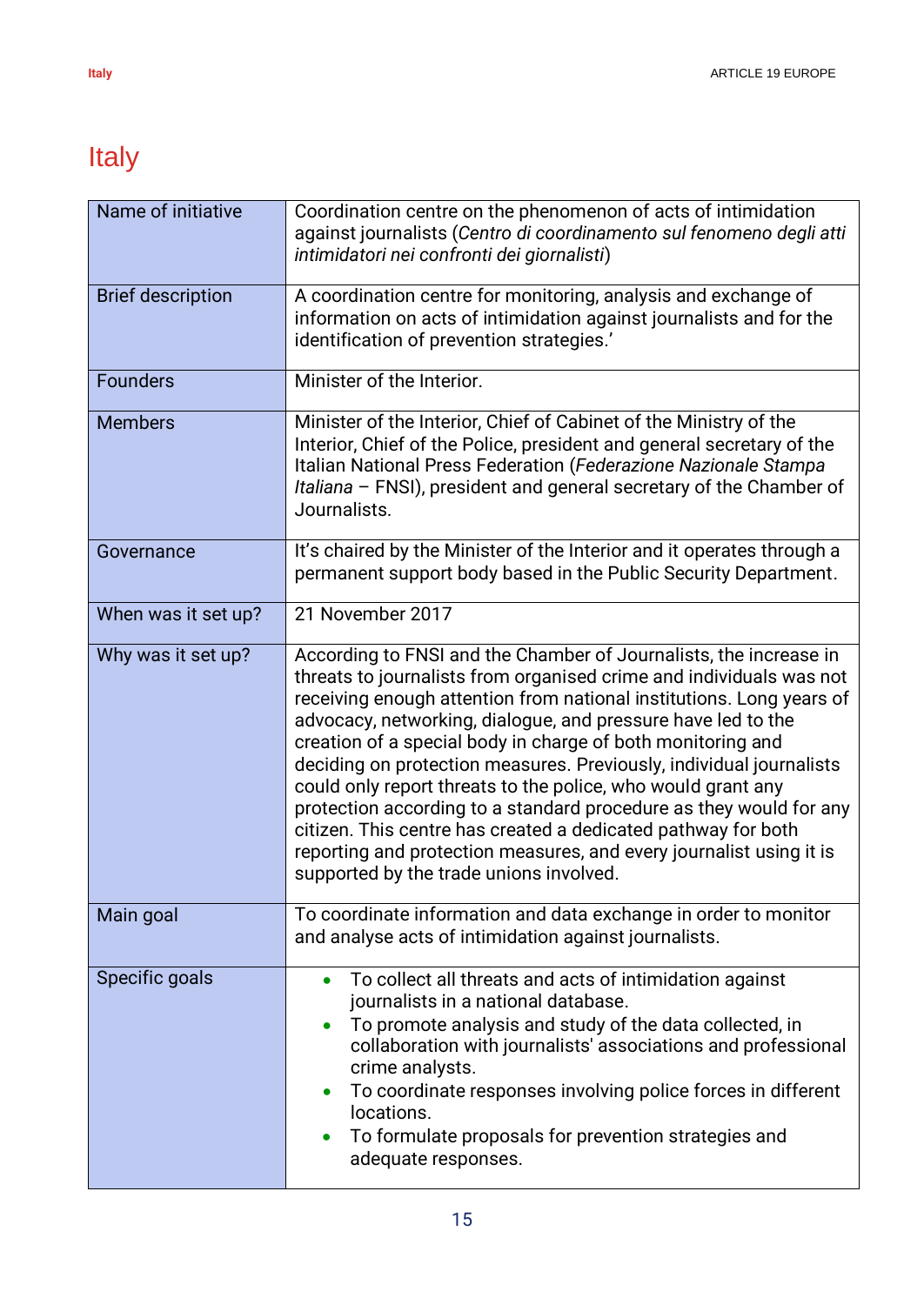| How does it work?                                         | Threats, acts of intimidations, and crimes reported to police<br>authorities in different locations are collected in a national<br>database. This data is monitored, with reports published regularly<br>and discussed at quarterly meetings chaired by the Ministry of the<br>Interior. |
|-----------------------------------------------------------|------------------------------------------------------------------------------------------------------------------------------------------------------------------------------------------------------------------------------------------------------------------------------------------|
| How frequently does<br>it meet?                           | The regular schedule is once every three months, but emergency<br>meetings can be organised in extraordinary circumstances.                                                                                                                                                              |
| Does it receive any<br>funding, and if so,<br>from where? | The coordination centre's activities are part of the Ministry of<br>Interior's regular activities.                                                                                                                                                                                       |
| Website                                                   | https://www.interno.gov.it/it/ministero/osservatori-commissioni-e-<br>centri-coordinamento/centro-coordinamento-sul-fenomeno-atti-<br>intimidatori-nei-confronti-dei-giornalisti                                                                                                         |
| Contact                                                   | Stefano Delfini, Director, Criminal Analysis Service, Criminal Police<br>Central Directorate, Ministry of the Interior:<br>stefano.delfini@dcpc.interno.it<br>Tel: +39 6465 42086 / +39 6465 42063                                                                                       |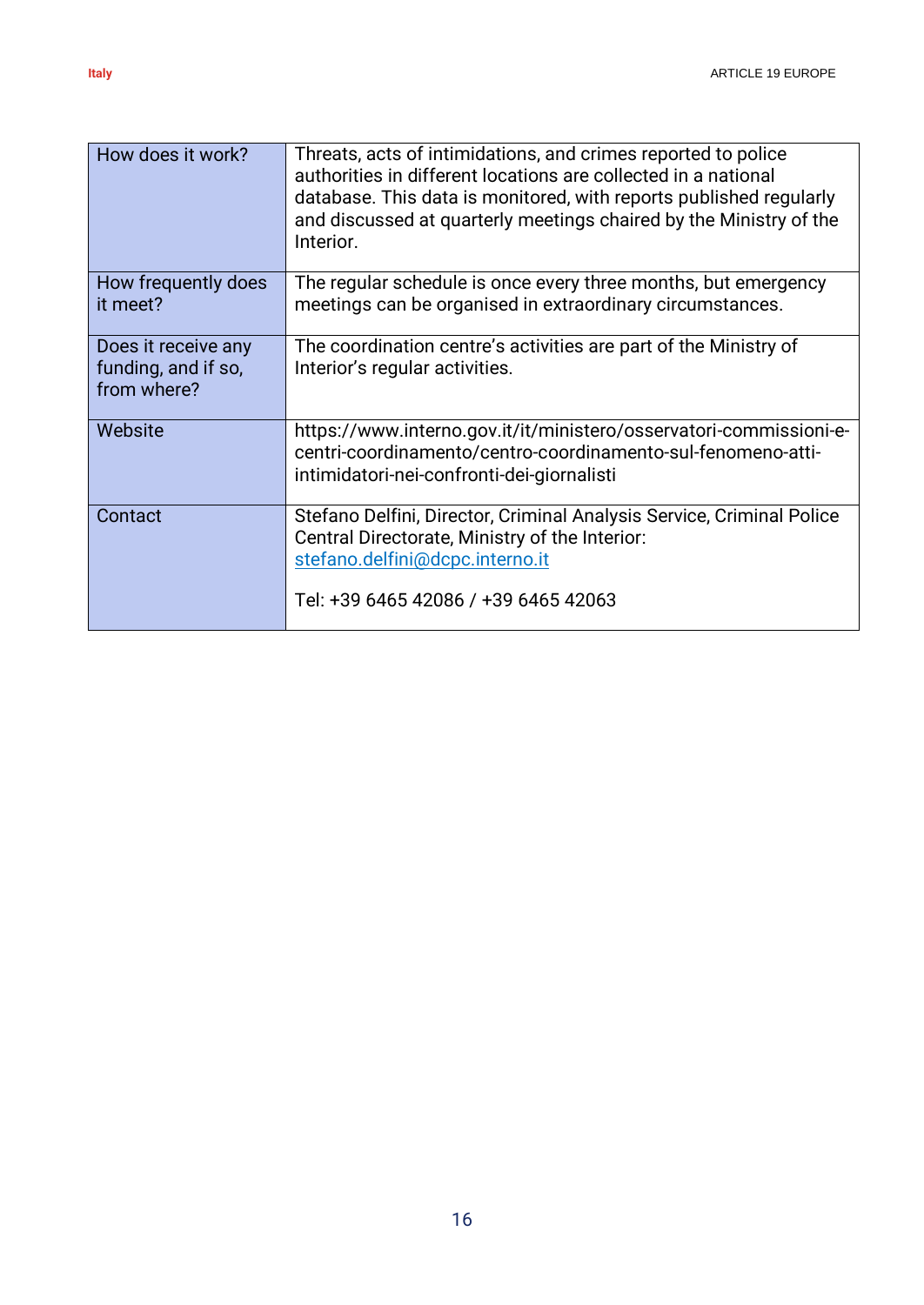### <span id="page-16-0"></span>Latvia

| Name of initiative       | Memorandum of cooperation to ensure effective action on                                                                           |
|--------------------------|-----------------------------------------------------------------------------------------------------------------------------------|
|                          | the safety of journalists<br>Mapping of existing mechanisms                                                                       |
|                          |                                                                                                                                   |
| <b>Brief description</b> | Provisional measures to establish a permanent system to respond                                                                   |
|                          | effectively when journalists report harassment.                                                                                   |
| <b>Founders</b>          | Memorandum: Latvian Association of Journalists, Latvian                                                                           |
|                          | Union of Journalists, and the State Police.                                                                                       |
|                          | Mapping: Latvian Government.<br>$\bullet$                                                                                         |
| <b>Members</b>           | Memorandum: Latvian Association of Journalists, Latvian<br>$\bullet$                                                              |
|                          | Union of Journalists, and the State Police                                                                                        |
|                          | Mapping: Ministry of Culture.                                                                                                     |
| Governance               | $N/A$ .                                                                                                                           |
| When was it set up?      | The memorandum was signed in 2020<br>$\bullet$                                                                                    |
|                          | Mapping started at the end of 2021                                                                                                |
| Why was it set up?       | There were concerning incidents of journalists being harassed and                                                                 |
|                          | no sufficiently clear procedures in place to deal with them. As a                                                                 |
|                          | result, the Latvian Government instructed the Ministry of Culture<br>and Ministry of the Interior to look for solutions to ensure |
|                          | journalists' complaints are promptly investigated.                                                                                |
|                          |                                                                                                                                   |
| Main goal                | The Ministries' goal is to examine the possibility of establishing a                                                              |
|                          | permanent system for law enforcement bodies examining<br>journalists' complaints. This would take into account the specific       |
|                          | nature of journalists' work and the Council of Europe's                                                                           |
|                          | recommendations on the safety of journalists and other media                                                                      |
|                          | actors.                                                                                                                           |
| Specific goals           | The goal of the memorandum is to define how information                                                                           |
|                          | should be exchanged in cases where a journalist has been                                                                          |
|                          | threatened as a result of their professional activities.                                                                          |
|                          | The goal of the mapping exercise is to determine which<br>institutions are $-$ or would be $-$ responsible for the various        |
|                          | actions foreseen in the European Commission's                                                                                     |
|                          | Recommendation on ensuring the protection, safety and                                                                             |
|                          | empowerment of journalists and other media professionals in                                                                       |
|                          | the European Union. This would be followed by an analysis<br>of the actions that need to be taken in the future.                  |
|                          |                                                                                                                                   |
| How does it work?        | Based on the signed memorandum, the State Police give                                                                             |
|                          | journalists who report threats a designated contact. There is also a                                                              |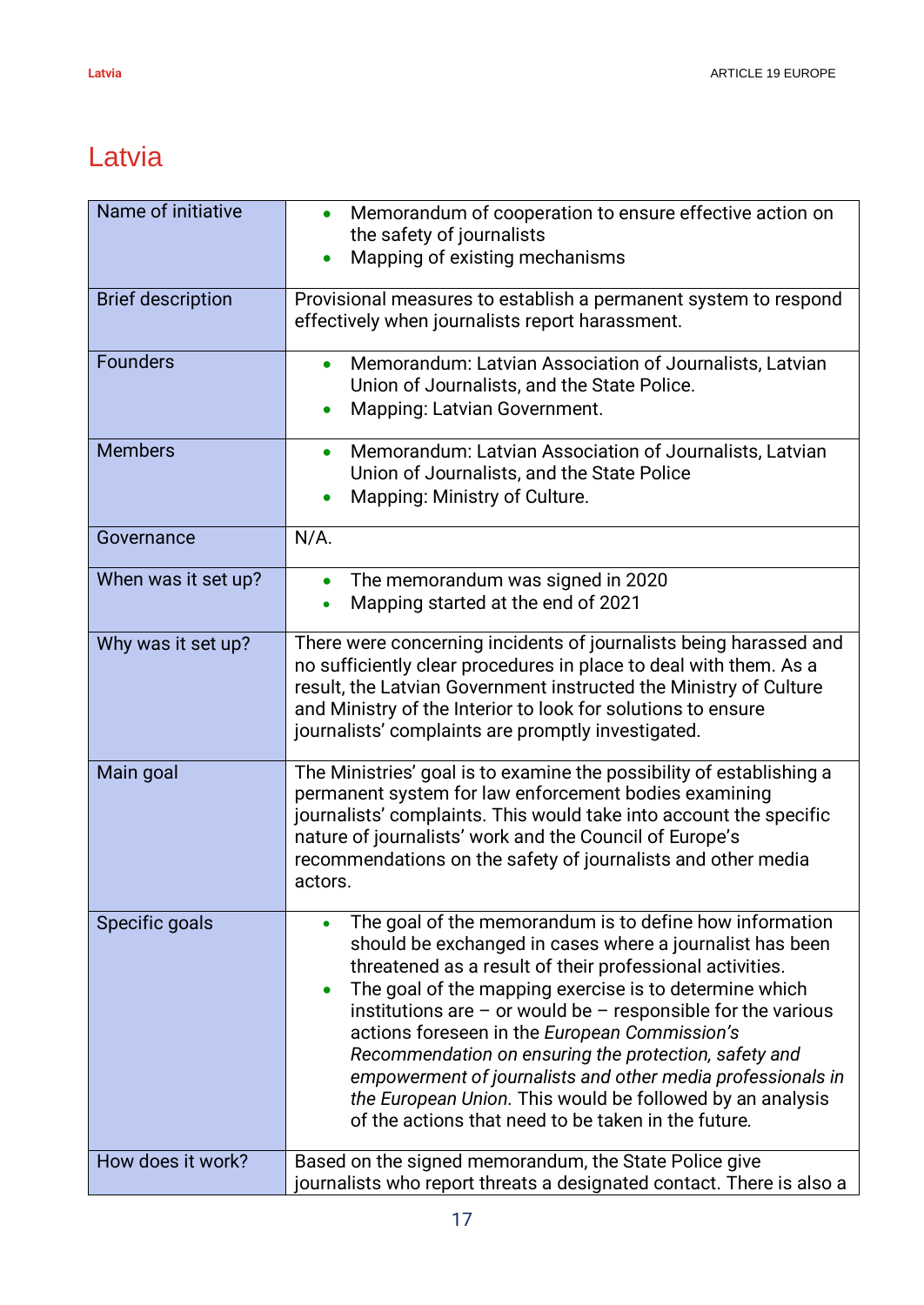|                                                           | telephone hotline for journalists who require an immediate<br>response from the police (due to imminent threat to health, life,<br>property, etc). |
|-----------------------------------------------------------|----------------------------------------------------------------------------------------------------------------------------------------------------|
| How frequently does<br>it meet?                           | $N/A$ .                                                                                                                                            |
| Does it receive any<br>funding, and if so,<br>from where? | $N/A$ .                                                                                                                                            |
| Website                                                   | N/A                                                                                                                                                |
| Contact                                                   | Operational Management Bureau of Public Order Unit of Riga<br>Regional Branch of the State Police of Latvia<br>Tel: +371 2789 2039                 |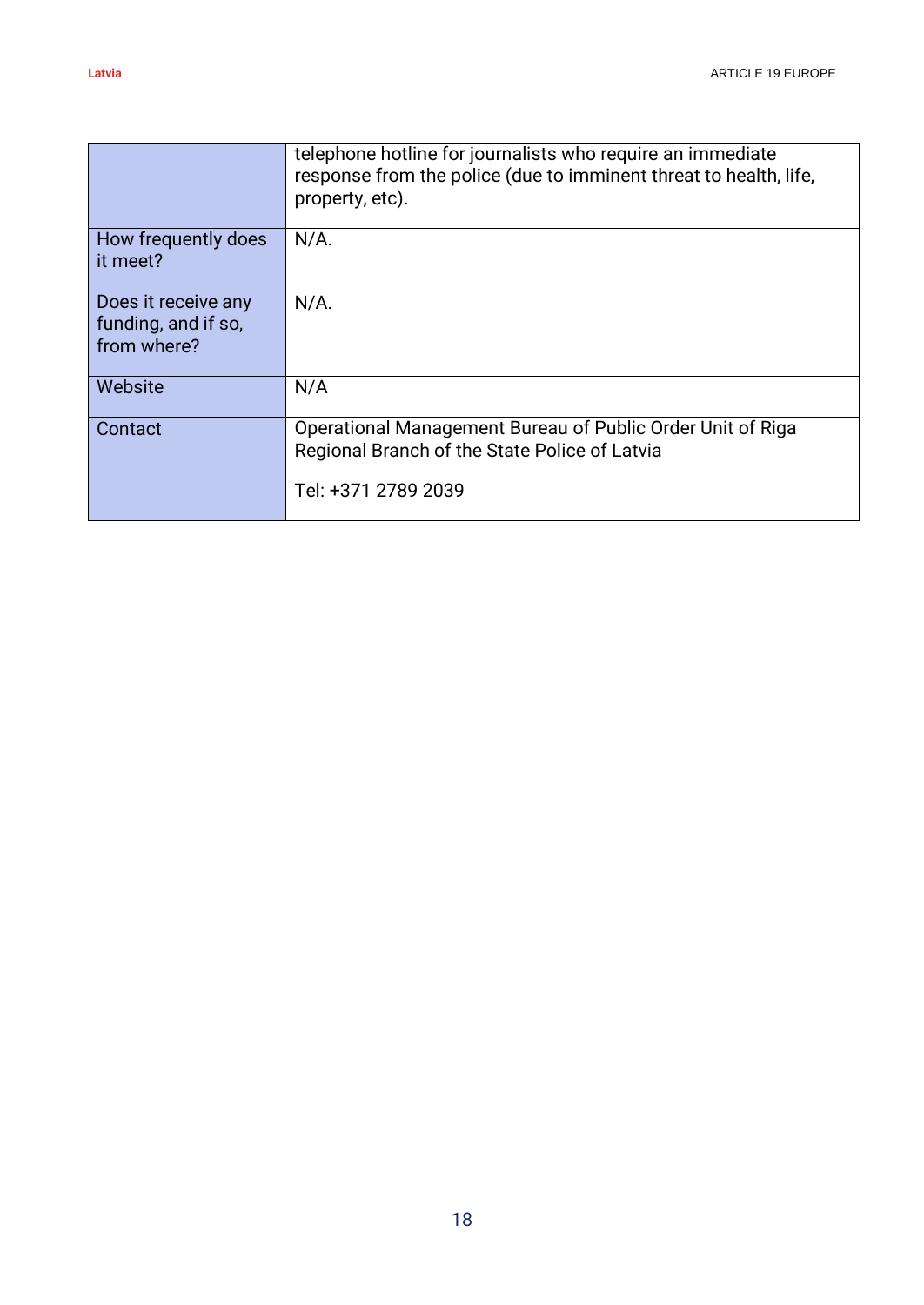### <span id="page-18-0"></span>**Malta**

| Name of initiative       | Public Inquiry Commission for Daphne Caruana Galizia                                                                                                                                                                                                                                                                                                                                                                                                                                                                                                                            |
|--------------------------|---------------------------------------------------------------------------------------------------------------------------------------------------------------------------------------------------------------------------------------------------------------------------------------------------------------------------------------------------------------------------------------------------------------------------------------------------------------------------------------------------------------------------------------------------------------------------------|
| <b>Brief description</b> | A public inquiry into the killing of journalist Daphne Caruana<br>Galizia.                                                                                                                                                                                                                                                                                                                                                                                                                                                                                                      |
| <b>Founders</b>          | Maltese Government.                                                                                                                                                                                                                                                                                                                                                                                                                                                                                                                                                             |
| <b>Members</b>           | The government appointed Michael Mallia, a former judge, to chair<br>the board of inquiry, and former Dean of the Faculty of Law and<br>constitutional expert Professor Ian Refalo and forensic expert Dr<br>Anthony Abela Medici as members of the Commission in<br>September 2019. However, following concerns raised by Galizia's<br>family, two new members were appointed to the board by the<br>Prime Minister to replace the previous members. The new<br>members were Chief Justice Joseph Said Pullicino and Judge<br>Abigail Lofaro. The Chair retained his position. |
| Governance               | There is a board of inquiry and a chairperson.                                                                                                                                                                                                                                                                                                                                                                                                                                                                                                                                  |
| When was it set up?      | December 2019                                                                                                                                                                                                                                                                                                                                                                                                                                                                                                                                                                   |
| Why was it set up?       | Two years after the assassination of journalist Daphne Caruana<br>Galizia on 16 October 2017, following numerous calls by<br>intergovernmental organisations, including <i>UN</i> experts, the Council<br>of Europe's Parliamentary Assembly, and the European Parliament,<br>a public inquiry was launched in 2019 to determine whether the<br>State was responsible for Galizia's death.                                                                                                                                                                                      |
| Main goal                | To independently investigate the assassination of Daphne Caruana<br>Galizia on 16 October 2017 and the events preceding, concomitant<br>with, and following that assassination, and to consider<br>responsibility, fault, and retribution.                                                                                                                                                                                                                                                                                                                                      |
| Specific goals           | The Commission was tasked with hearing testimonies from<br>witnesses, including investigators, politicians, and journalists,<br>collecting evidence, and publishing its findings publicly, with the<br>purpose of:<br>Determining whether any wrongful action or omission by or<br>within any State entity facilitated the assassination or failed<br>to prevent it;<br>Establishing whether the State had and has in place<br>effective criminal law provisions and other practical means<br>to avoid the development of a de facto state of impunity;<br>and                  |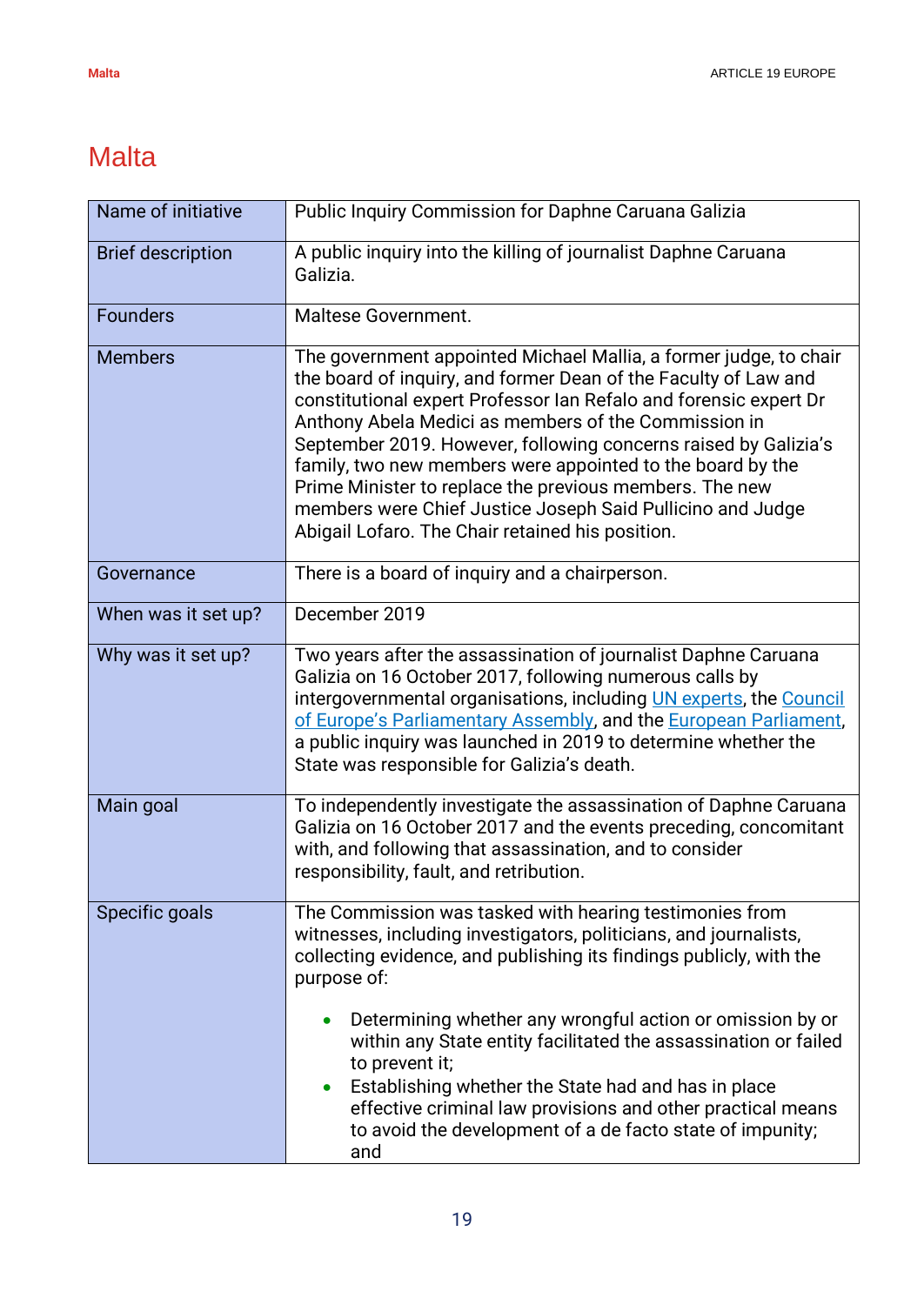|                                                           | Determining whether the State has fulfilled or is fulfilling its<br>positive obligation to take preventive operational measures<br>to protect those individuals whose lives are at risk from<br>criminal acts, in particular in the case of journalists.                                                                                                                                                                                                                                                                                                                                                                 |
|-----------------------------------------------------------|--------------------------------------------------------------------------------------------------------------------------------------------------------------------------------------------------------------------------------------------------------------------------------------------------------------------------------------------------------------------------------------------------------------------------------------------------------------------------------------------------------------------------------------------------------------------------------------------------------------------------|
| How does it work?                                         | The Commission held hearings to hear testimonies from the<br>journalist's family, politicians, and other journalists, and collected<br>evidence. The submissions made to the inquiry can be found here.<br>In December 2020, the board of inquiry announced that it would<br>continue its work beyond the deadline set by the government. The<br>members also announced that they were willing to renounce<br>payment for the extension in order for the inquiry to continue.<br>In June 2021, the board declared that the collection of evidence<br>stage was closed and they would move on to finalising their report. |
|                                                           | Their final report was subsequently published in July 2021. An<br>English translation of the report can be found here.                                                                                                                                                                                                                                                                                                                                                                                                                                                                                                   |
| How frequently does<br>it meet?                           | In order to fulfil its task, the board held 93 sittings and heard 120<br>witnesses.                                                                                                                                                                                                                                                                                                                                                                                                                                                                                                                                      |
| Does it receive any<br>funding, and if so,<br>from where? | Not known.                                                                                                                                                                                                                                                                                                                                                                                                                                                                                                                                                                                                               |
| Website                                                   | More information can be found at:                                                                                                                                                                                                                                                                                                                                                                                                                                                                                                                                                                                        |
|                                                           | https://www.daphne.foundation/en/justice/public-inquiry                                                                                                                                                                                                                                                                                                                                                                                                                                                                                                                                                                  |
| Contact                                                   | N/A                                                                                                                                                                                                                                                                                                                                                                                                                                                                                                                                                                                                                      |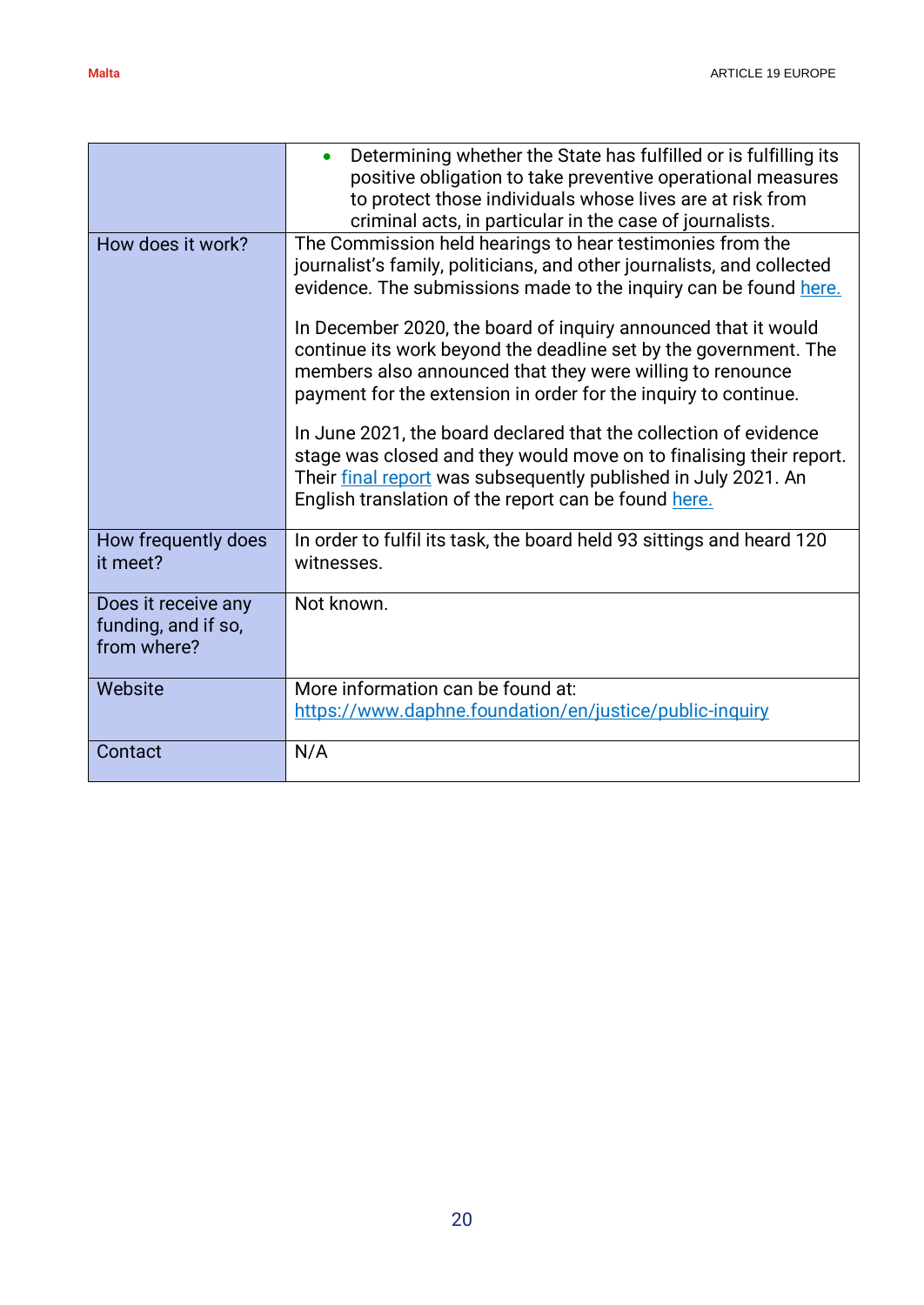#### <span id="page-20-0"></span>Montenegro

| Name of initiative       | Commission for Monitoring Investigations of Attacks on<br><b>Journalists</b>                                                                                                                                                                                                                                                                                                                                                                                                                                                   |
|--------------------------|--------------------------------------------------------------------------------------------------------------------------------------------------------------------------------------------------------------------------------------------------------------------------------------------------------------------------------------------------------------------------------------------------------------------------------------------------------------------------------------------------------------------------------|
| <b>Brief description</b> | A commission to monitor the State's handling of violence against<br>journalists.                                                                                                                                                                                                                                                                                                                                                                                                                                               |
| <b>Founders</b>          | Government of Montenegro.                                                                                                                                                                                                                                                                                                                                                                                                                                                                                                      |
| <b>Members</b>           | Representatives of the media and media associations, the Ministry<br>of the Interior, the Police Administration, the National Security<br>Agency, and the Prosecutor's Office.                                                                                                                                                                                                                                                                                                                                                 |
| Governance               | The Commission has no power to ensure the government responds<br>to or engages with its recommendations as there are no<br>enforceable rules that govern the relationship between the<br>Commission and other stakeholders. <sup>1</sup>                                                                                                                                                                                                                                                                                       |
| When was it set up?      | It was established in December 2013, and re-established several<br>times. The latest Commission was established on 4 June 2021                                                                                                                                                                                                                                                                                                                                                                                                 |
| Why was it set up?       | In 2012, following a request from the European Commission,<br>Montenegro created the Commission, which has now been<br>re-established several times. <sup>2</sup>                                                                                                                                                                                                                                                                                                                                                              |
| Main goal                | To monitor the activities of the competent authorities in the<br>investigation of historic and recent cases of threats and violence<br>against journalists, murders of journalists, and attacks on media<br>property, and to provide recommendations to improve<br>investigations.                                                                                                                                                                                                                                             |
| Specific goals           | To create a plan and procedures for collecting facts and<br>establishing other circumstances in relation to<br>investigations<br>To initiate cooperation with the authorities responsible for<br>conducting investigations (prosecutors and police) by<br>requesting relevant government bodies submit<br>documentation related to attacks on journalists.<br>To review the investigations conducted so far, based on the<br>information obtained and circumstances considered in<br>relation to the investigations conducted. |

<sup>&</sup>lt;sup>1</sup> Information obtained from MFRR's **[Montenegro Mission Report](https://www.ecpmf.eu/wp-content/uploads/2020/12/ECPMF-FFM-Montenegro_2020-FINAL-1.pdf)** (page 18).

<sup>&</sup>lt;sup>2</sup> Information obtained from MFRR's <u>[Montenegro Mission Report](https://www.ecpmf.eu/wp-content/uploads/2020/12/ECPMF-FFM-Montenegro_2020-FINAL-1.pdf)</u> (page 16).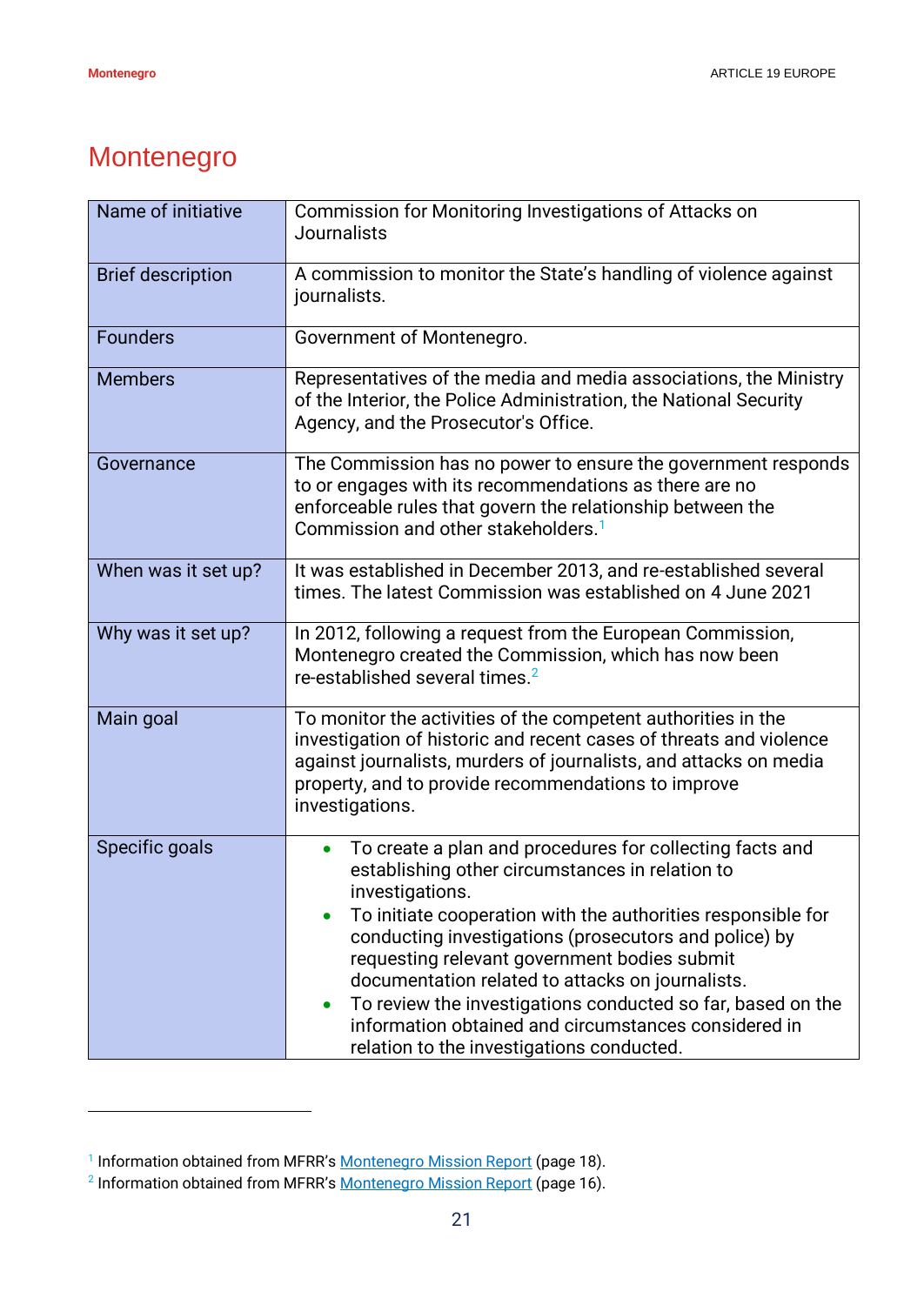|                                                           | To prepare an opinion on effective means of conducting<br>investigations and specific measures that should be taken<br>to improve investigations.                                                                                                                                                                                                                                                                                                                                                                           |
|-----------------------------------------------------------|-----------------------------------------------------------------------------------------------------------------------------------------------------------------------------------------------------------------------------------------------------------------------------------------------------------------------------------------------------------------------------------------------------------------------------------------------------------------------------------------------------------------------------|
| How does it work?                                         | In fulfilling its responsibilities, the Commission relies on the<br>cooperation of the police and prosecutors, and the information and<br>documents they provide. However, it can hold its own private<br>hearings with journalists who have been attacked and officials<br>involved in investigations, as well as employing external experts to<br>help with its work.                                                                                                                                                     |
| How frequently does<br>it meet?                           | The Commission meets at least once a month, as set out in its<br>Rules of Procedure, and more frequently if needed.                                                                                                                                                                                                                                                                                                                                                                                                         |
| Does it receive any<br>funding, and if so,<br>from where? | The Commission receives no funding for its activities, such as<br>hiring external experts to help in considering complex<br>investigations. However, its members receive a token monthly<br>payment for their work from the Ministry of Interior.                                                                                                                                                                                                                                                                           |
| Website                                                   | The Commission has no website of its own. It relies on the<br>government to publish its reports and other communications. The<br>Commission has asked the government to establish a website and<br>database to digitise its documentation, in order to increase the<br>efficiency and transparency of its work, but has not yet received a<br>reply. For more information on the first session of the latest<br>Commission, see: https://www.gov.me/clanak/odrzana-prva-<br>sjednica-komisije-za-istrage-napada-na-novinare |
| Contact                                                   | Mihailo Jovović, President of the Commission:<br>mihailo.jovovic@vijesti.me                                                                                                                                                                                                                                                                                                                                                                                                                                                 |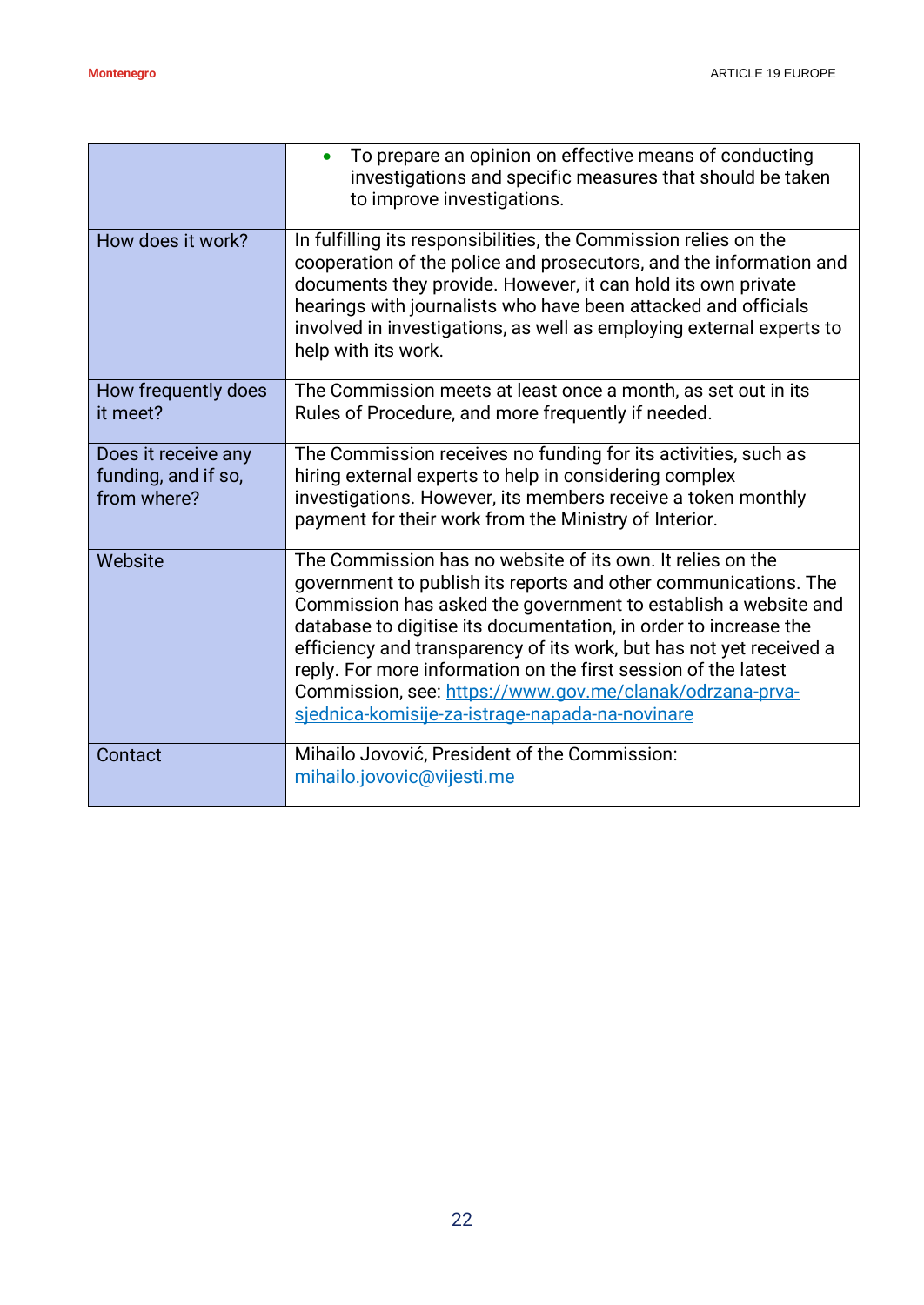#### <span id="page-22-0"></span>**Netherlands**

| Name of initiative       | Persveilig                                                                                                                                                                                                                                                                                                                                                                                                                                                                                                                       |
|--------------------------|----------------------------------------------------------------------------------------------------------------------------------------------------------------------------------------------------------------------------------------------------------------------------------------------------------------------------------------------------------------------------------------------------------------------------------------------------------------------------------------------------------------------------------|
| <b>Brief description</b> | A comprehensive package of protection measures for journalists<br>from journalism industry bodies and the government to enhance<br>safety of journalists, including a hotline to report attacks and<br>training.                                                                                                                                                                                                                                                                                                                 |
| <b>Founders</b>          | Persveilig has been developed as a joint initiative of the Dutch<br>Association of Journalists (Nederlandse Verenigung van<br>Journalisten - NVJ), the Association of Editors in Chief, the police<br>and the Public Prosecution Service. The initiative is based on the<br>agreement reached by the Steering Group on Aggression and<br>Violence against Journalists in 2018, which resulted in the Protocol<br>PersVeilig in 2019.                                                                                             |
| <b>Members</b>           | NVJ, the Association of Editors in Chief, the police, and the Public<br><b>Prosecution Service.</b>                                                                                                                                                                                                                                                                                                                                                                                                                              |
| Governance               | Persveilig's Steering Committee consists of the 4 initial members.<br>There is also a project manager who is accountable to the Steering<br>Committee.                                                                                                                                                                                                                                                                                                                                                                           |
| When was it set up?      | November 2019                                                                                                                                                                                                                                                                                                                                                                                                                                                                                                                    |
| Why was it set up?       | Due to increasing violence and aggression against journalists, the<br>media sector, the police, and the Public Prosecution Service have<br>taken steps to reduce such threats, violence, and aggression.                                                                                                                                                                                                                                                                                                                         |
| Main goal                | To strengthen the protection of journalists from violence and<br>aggression on the street, on social media, and/or through legal<br>action.                                                                                                                                                                                                                                                                                                                                                                                      |
| Specific goals           | The Protocol sets out detailed and comprehensive principles for<br>journalists, employers, law enforcement, and prosecutors on how<br>to make sure the necessary measures are in place to protect the<br>safety, health, and well-being of journalists.                                                                                                                                                                                                                                                                          |
| How does it work?        | As part of the implementation of the Protocol, Persveilig has been<br>developed as a joint initiative, including the following measures:<br>A hotline for journalists to report physical, verbal, sexual,<br>and other threats and receive information on what to do.<br>The police and Public Prosecution Service prioritise the<br>investigation and prosecution of attacks and harassment<br>against journalists.<br>Prosecutors demand 200% of the normal penalty in cases of<br>aggression or violence against journalists. |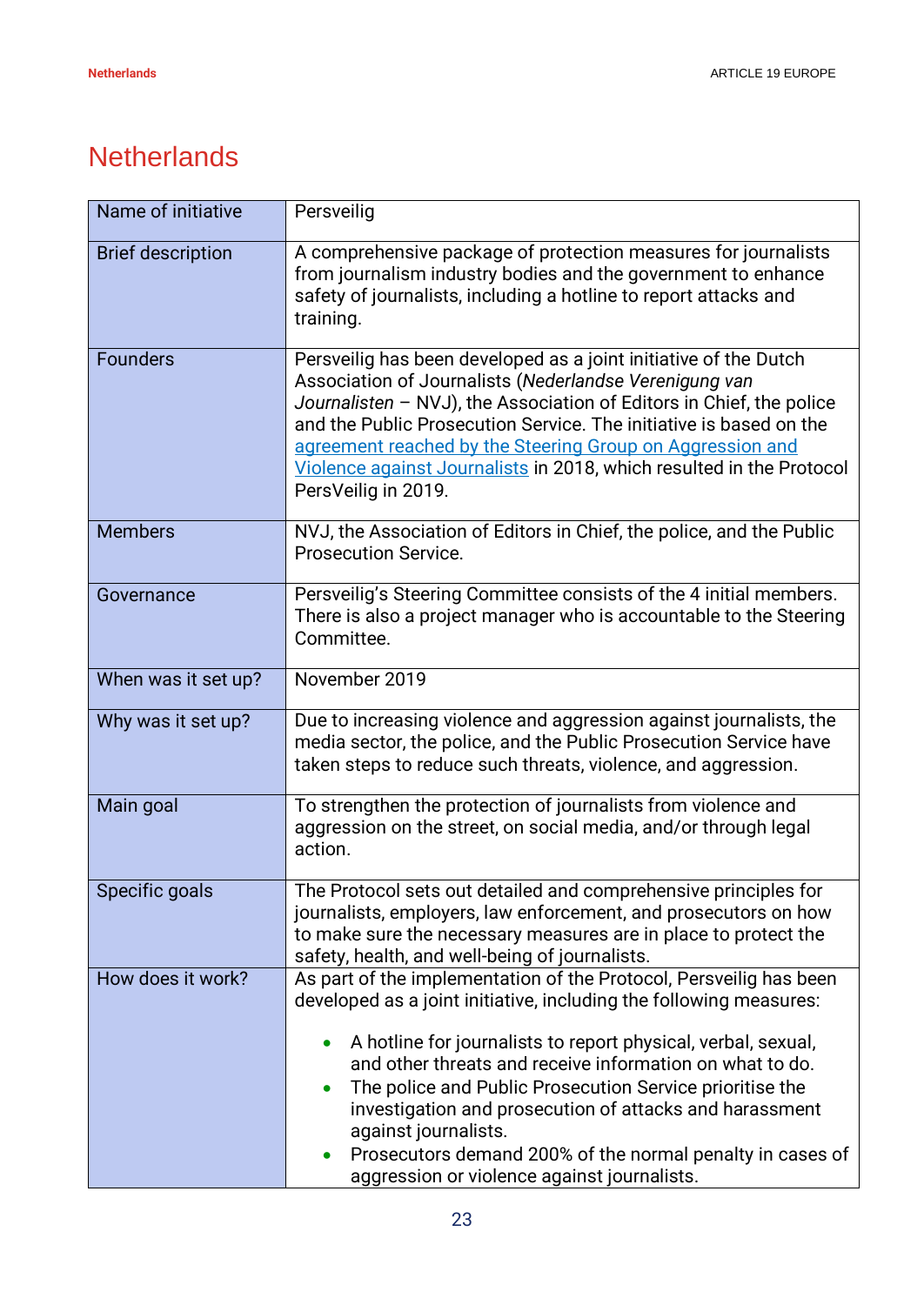|                                                           | A 'Stop Conversation' where police can visit the home of<br>anyone who harasses journalists online to speak to them, in<br>cases where the threshold of criminal liability has not been<br>reached. $3$<br>A security plan for employers and journalists containing<br>practical details about prevention and training, but also clear<br>procedures about what measures must be taken after an<br>incident, including with regard to providing public<br>statements and aftercare. <sup>4</sup><br>Incorporation of a collectively agreed norm into the safety<br>plan, setting out which types of (aggressive and<br>intimidating) behaviour are considered unacceptable and<br>always lead to action by the employer/journalists.<br>Courses and training to ensure that journalists can defend<br>themselves against forms of aggression and intimidation.<br>'First aid for online threats' online training.<br>Guidelines for journalists on issues such as how to prevent<br>aggression to make themselves less vulnerable. |
|-----------------------------------------------------------|------------------------------------------------------------------------------------------------------------------------------------------------------------------------------------------------------------------------------------------------------------------------------------------------------------------------------------------------------------------------------------------------------------------------------------------------------------------------------------------------------------------------------------------------------------------------------------------------------------------------------------------------------------------------------------------------------------------------------------------------------------------------------------------------------------------------------------------------------------------------------------------------------------------------------------------------------------------------------------------------------------------------------------|
| How frequently does<br>it meet?                           | The Steering Committee and the Project Manager meet once every<br>three months to discuss the implementation of the Protocol.                                                                                                                                                                                                                                                                                                                                                                                                                                                                                                                                                                                                                                                                                                                                                                                                                                                                                                      |
| Does it receive any<br>funding, and if so,<br>from where? | It is funded by the Public Broadcasting Corporation, publishers, the<br>Ministry of Education, Culture and Science, and the Ministry of<br>Justice.                                                                                                                                                                                                                                                                                                                                                                                                                                                                                                                                                                                                                                                                                                                                                                                                                                                                                |
| Website                                                   | https://www.persveilig.nl/                                                                                                                                                                                                                                                                                                                                                                                                                                                                                                                                                                                                                                                                                                                                                                                                                                                                                                                                                                                                         |
| Contact                                                   | Peter ter Velde, Persveilig Project Leader: info@persveilig.nl                                                                                                                                                                                                                                                                                                                                                                                                                                                                                                                                                                                                                                                                                                                                                                                                                                                                                                                                                                     |

<sup>&</sup>lt;sup>3</sup> Information obtained from MFRR's [Netherlands Mission Report](https://www.ecpmf.eu/wp-content/uploads/2022/04/Towards-a-safer-haven-Advancing-safety-of-journalists-amidst-rising-threats-in-the-Netherlands.pdf) (page 6).

<sup>&</sup>lt;sup>4</sup> Information obtained from MFRR's [Netherlands Mission Report](https://www.ecpmf.eu/wp-content/uploads/2022/04/Towards-a-safer-haven-Advancing-safety-of-journalists-amidst-rising-threats-in-the-Netherlands.pdf) (page 6).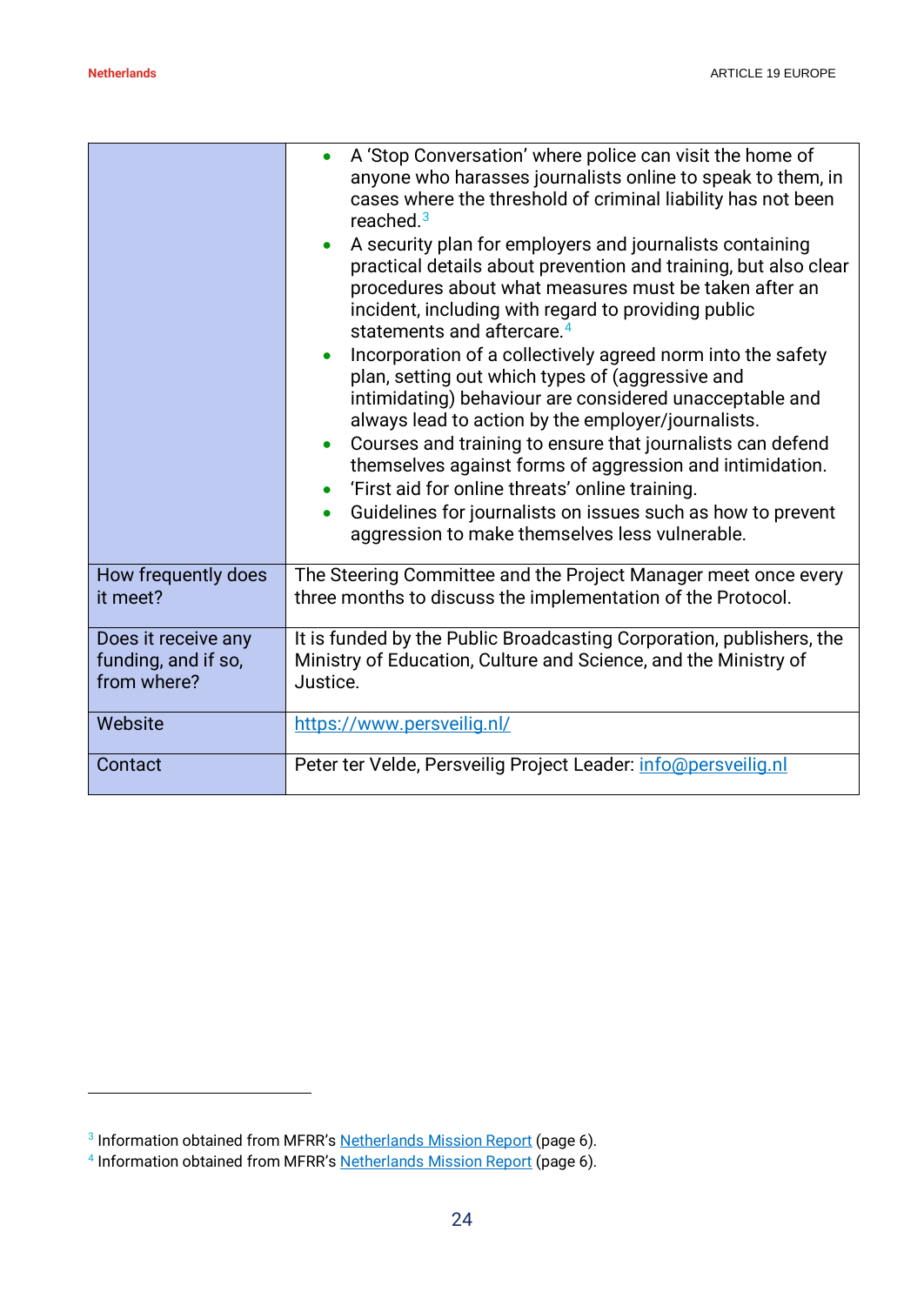<span id="page-24-0"></span>

| Name of initiative       | Agreement on cooperation and measures to increase the safety of<br>journalists and the associated Standing Working Group                                                                                                                                                                                                                                                                                                                                                                                                                                                                                 |
|--------------------------|----------------------------------------------------------------------------------------------------------------------------------------------------------------------------------------------------------------------------------------------------------------------------------------------------------------------------------------------------------------------------------------------------------------------------------------------------------------------------------------------------------------------------------------------------------------------------------------------------------|
| <b>Brief description</b> | An agreement and a working group to foster cooperation on the<br>safety of journalists between media organisations and government<br>bodies.                                                                                                                                                                                                                                                                                                                                                                                                                                                             |
| <b>Founders</b>          | The agreement was signed between the Serbian Republic Public<br>Prosecutor's Office, Ministry of Interior, and seven journalism and<br>media associations: Association of Journalists of Serbia,<br>Independent Journalists' Association of Serbia (Nezavisno<br>Udruženje Novinara Srbije - NUNS), Independent Journalists'<br>Association of Vojvodina, Association of Independent Electronic<br>Media, Media Association, Online Media Association, and<br>Association of Journalists of Vojvodina (which subsequently froze<br>its membership and left the agreement and Standing Working<br>Group). |
| <b>Members</b>           | Serbian Republic Public Prosecutor's Office, Ministry of Interior,<br>and six journalism and media associations (Association of<br>Journalists of Serbia, NUNS, Independent Journalists' Association<br>of Vojvodina, Association of Independent Electronic Media, Media<br>Association, and Online Media Association).                                                                                                                                                                                                                                                                                  |
| Governance               | The Standing Working Group consists of representatives of the<br>signatories of the agreement, and there are also deputy<br>representatives.<br>To date, the Standing Working Group has created two action plans<br>based on the agreement.                                                                                                                                                                                                                                                                                                                                                              |
| When was it set up?      | The agreement was signed in December 2016                                                                                                                                                                                                                                                                                                                                                                                                                                                                                                                                                                |
| Why was it set up?       | The signing of the agreement was envisaged by the Action Plan for<br>Chapter 23 as part of the process of Serbia's accession to the<br>European Union.                                                                                                                                                                                                                                                                                                                                                                                                                                                   |
|                          | The journalism associations were also keen to improve the safety<br>of journalists and raise awareness of the institutions dealing with<br>this issue.                                                                                                                                                                                                                                                                                                                                                                                                                                                   |
| Main goal                | To foster cooperation between the members of the agreement and<br>establish a system of measures to ensure more efficient legal<br>protection for journalists.                                                                                                                                                                                                                                                                                                                                                                                                                                           |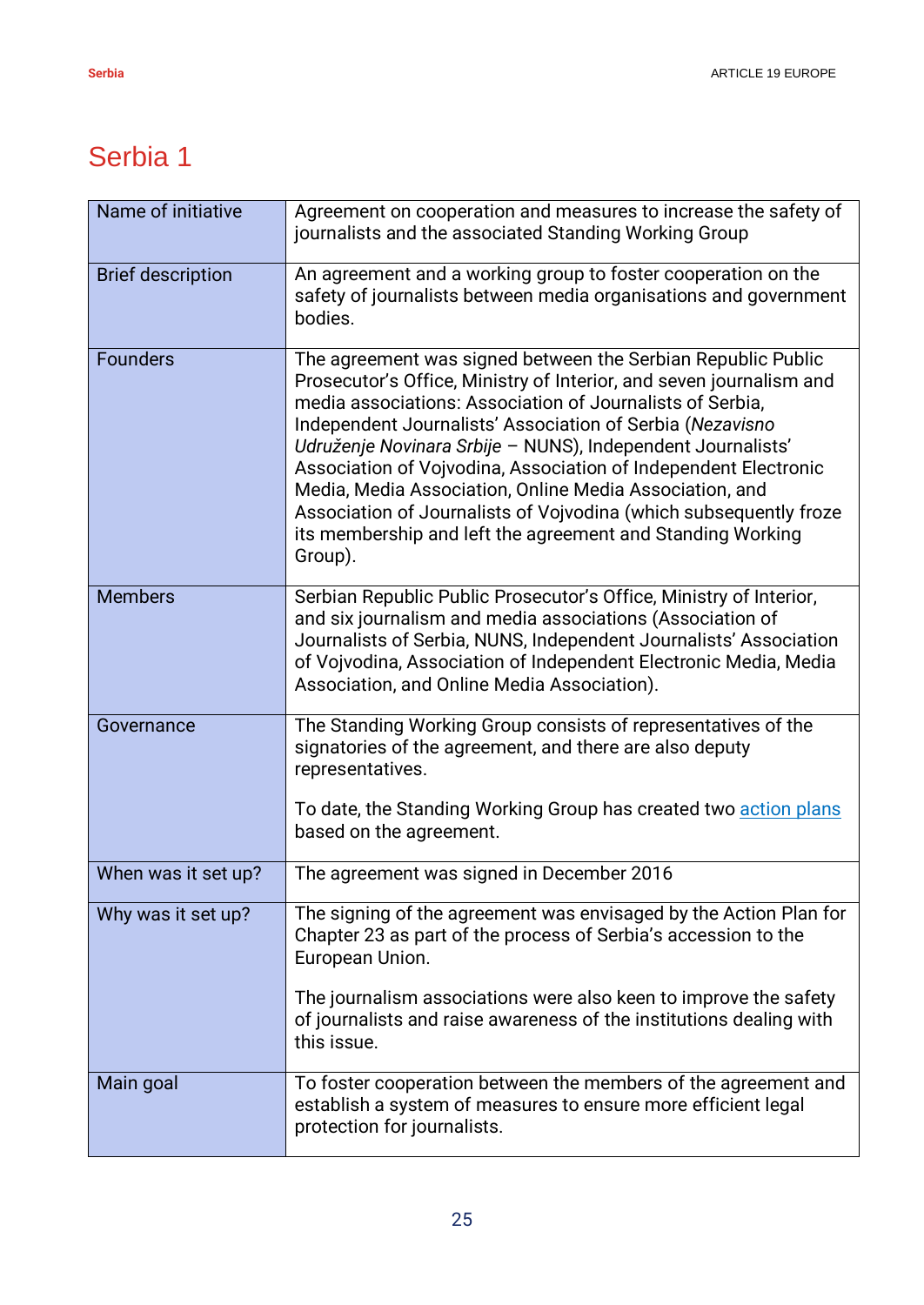| Specific goals                                            | The agreement has the following goals:<br>To establish a Standing Working Group, which includes<br>authorised representatives of the signatory parties.<br>To establish a mechanism which includes contact persons<br>in journalism and media associations, police stations<br>across Serbia, and prosecutors' offices to report cases of<br>attacks against journalists and to exchange information.<br>To ensure records of attacks against journalists are kept by<br>$\bullet$<br>the Serbian Republic Public Prosecutor's Office.<br>To introduce high priority procedures for police officers in<br>cases of attacks against journalists.<br>To analyse the provisions of the Criminal Code and actions<br>of the competent authorities.<br>To analyse current communication methods and the degree<br>of openness of competent authorities to the media.<br>To provide education and training for journalists on the<br>issue of their protection under criminal law, and training for<br>representatives of competent institutions to clarify this<br>specific issue. |
|-----------------------------------------------------------|-------------------------------------------------------------------------------------------------------------------------------------------------------------------------------------------------------------------------------------------------------------------------------------------------------------------------------------------------------------------------------------------------------------------------------------------------------------------------------------------------------------------------------------------------------------------------------------------------------------------------------------------------------------------------------------------------------------------------------------------------------------------------------------------------------------------------------------------------------------------------------------------------------------------------------------------------------------------------------------------------------------------------------------------------------------------------------|
| How does it work?                                         | Meetings of the Standing Working Group include the following<br>main activities:<br>Journalists and media organisations report attacks and<br>threats, and establish contacts for ongoing communication.<br>Representatives receive updated records of attacks against<br>journalists from the Serbian Republic Public Prosecutor's<br>Office.                                                                                                                                                                                                                                                                                                                                                                                                                                                                                                                                                                                                                                                                                                                                |
| How frequently does<br>it meet?                           | The Standing Working Group usually meets every three months. If<br>there is a need, ad-hoc meetings can be arranged more often.                                                                                                                                                                                                                                                                                                                                                                                                                                                                                                                                                                                                                                                                                                                                                                                                                                                                                                                                               |
| Does it receive any<br>funding, and if so,<br>from where? | Representatives on the Standing Working Group do not receive<br>remuneration for their work. Some activities envisaged by the<br>action plans, such as the analysis of the Criminal Code, are funded<br>by the Organization for Security and Co-operation in Europe, which<br>has an observer role in the agreement.                                                                                                                                                                                                                                                                                                                                                                                                                                                                                                                                                                                                                                                                                                                                                          |
| Website                                                   | The Standing Working Group has no website, but information can<br>be found at: http://www.rjt.gov.rs/sr/bezbednost-novinara                                                                                                                                                                                                                                                                                                                                                                                                                                                                                                                                                                                                                                                                                                                                                                                                                                                                                                                                                   |
| Contact                                                   | Marija Babić, NUNS: marija.babic@nuns.rs                                                                                                                                                                                                                                                                                                                                                                                                                                                                                                                                                                                                                                                                                                                                                                                                                                                                                                                                                                                                                                      |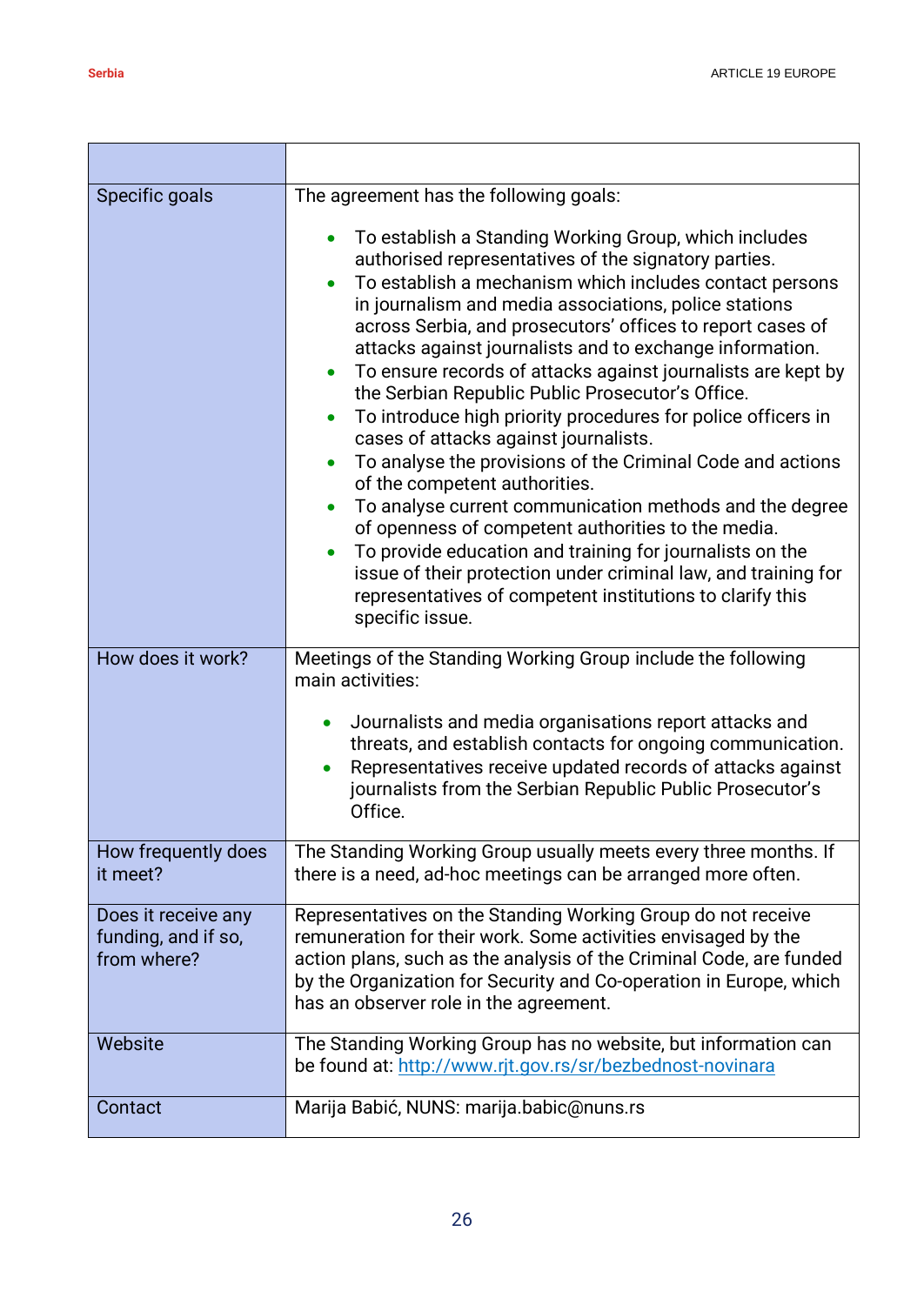| Name of initiative       | Commission to review the facts related to the investigation of<br>murdered journalists                                                                                                                                                                                                                                                                                                                                                                                                                                                       |
|--------------------------|----------------------------------------------------------------------------------------------------------------------------------------------------------------------------------------------------------------------------------------------------------------------------------------------------------------------------------------------------------------------------------------------------------------------------------------------------------------------------------------------------------------------------------------------|
| <b>Brief description</b> | A commission to review the investigations of journalists who have<br>been killed                                                                                                                                                                                                                                                                                                                                                                                                                                                             |
| <b>Founders</b>          | Government of the Republic of Serbia.                                                                                                                                                                                                                                                                                                                                                                                                                                                                                                        |
| <b>Members</b>           | Two journalists, three representatives of the Ministry of Interior,<br>representative of the War Crimes Prosecutor's Office, and two<br>representatives of the Security Information Agency.                                                                                                                                                                                                                                                                                                                                                  |
| Governance               | The Commission consists of a chair and seven members. The<br>Commission reports back to the government on its activities.                                                                                                                                                                                                                                                                                                                                                                                                                    |
| When was it set up?      | 2013                                                                                                                                                                                                                                                                                                                                                                                                                                                                                                                                         |
| Why was it set up?       | A willingness to reopen unsolved cases of journalists who had<br>been killed led to the Commission being founded to analyse the<br>investigations that had been conducted in these cases, determine<br>the facts about why they were unsuccessful, and lay the foundation<br>for further investigations.                                                                                                                                                                                                                                     |
| Main goal                | To consider the facts in the investigations into the killings of<br>journalists Radislava Dada Vujasinovic, Slavko Curuvija, and Milan<br>Pantic, as well as journalists and Radio Television Serbia workers<br>during the 1999 bombing, and to consider the facts which led to<br>investigations into the killings of journalists during the armed<br>conflicts in the former Yugoslavia from 1991 to 1995 and the<br>killings of journalists in the Autonomous Province of Kosovo and<br>Metohija from 1 January 1998 to 31 December 2000. |
| Specific goals           | • To determine a plan and procedures for gathering facts and<br>other information related to the murder investigations.<br>To cooperate with the bodies responsible for conducting<br>such investigations.<br>To provide an overview of the current state of the<br>investigations being conducted.<br>To prepare an opinion as to how methods of investigation<br>can be improved to make sure that they are conducted more<br>effectively, with proposals for concrete measures to achieve<br>this.                                        |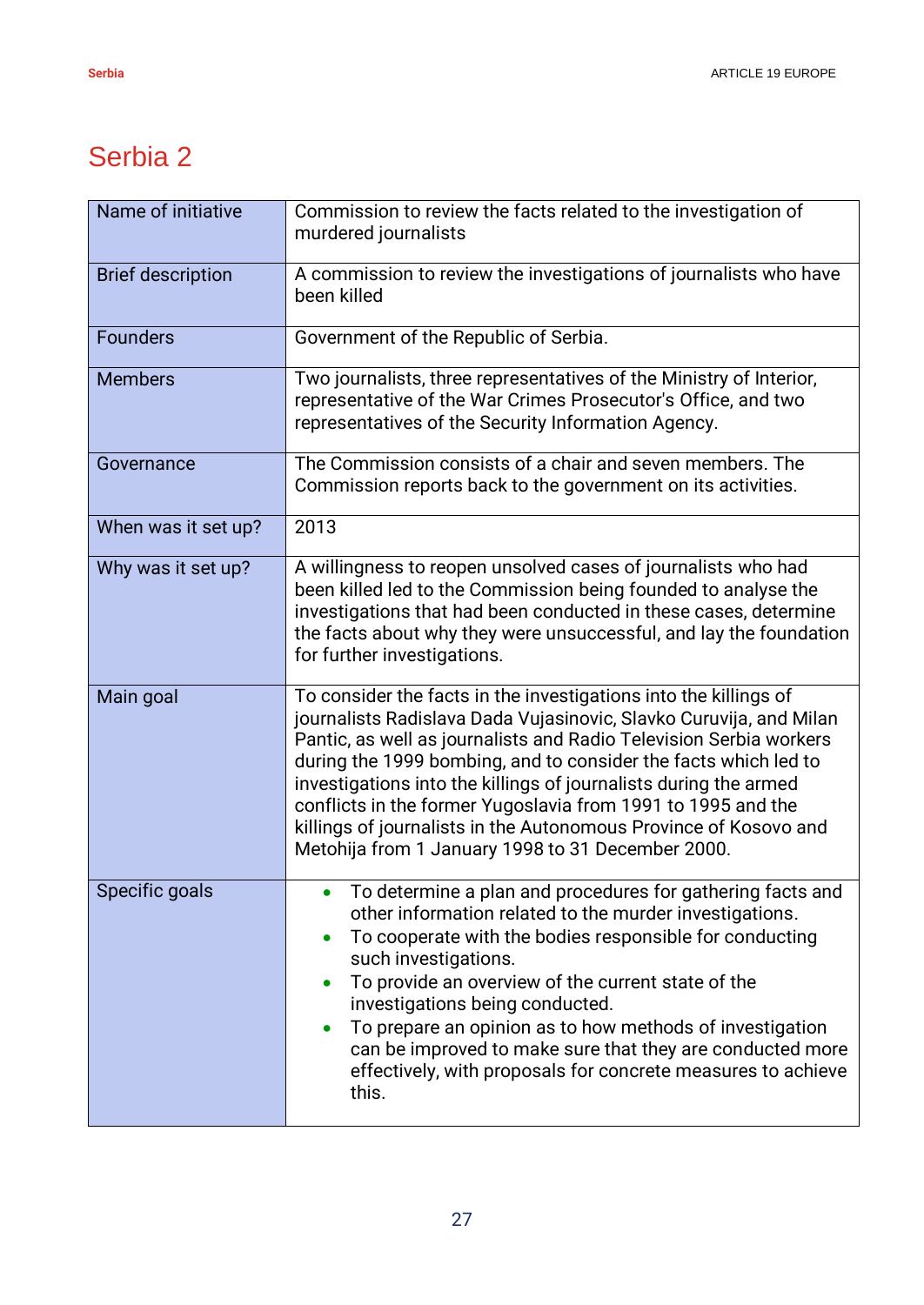| How does it work?                                         | The Commission is required to submit a report on its work to the<br>government every 90 days, and to the competent committee every<br>60 days.                                                                                                                  |
|-----------------------------------------------------------|-----------------------------------------------------------------------------------------------------------------------------------------------------------------------------------------------------------------------------------------------------------------|
| How frequently does<br>it meet?                           | There is no fixed frequency for meetings. The Commission meets<br>on an ad-hoc basis.                                                                                                                                                                           |
| Does it receive any<br>funding, and if so,<br>from where? | Members of the Commission do not receive remuneration for their<br>work, except for reimbursement of necessary and justified<br>expenses related to their work for the Commission, subject to the<br>regulations regarding the reimbursement of civil servants. |
| Website                                                   | http://www.pravno-informacioni-<br>sistem.rs/SIGlasnikPortal/eli/rep/sqrs/vlada/odluka/2013/8/7/req                                                                                                                                                             |
| Contact                                                   | None available; enquiries can be addressed to Marija Babić, NUNS:<br>marija.babic@nuns.rs                                                                                                                                                                       |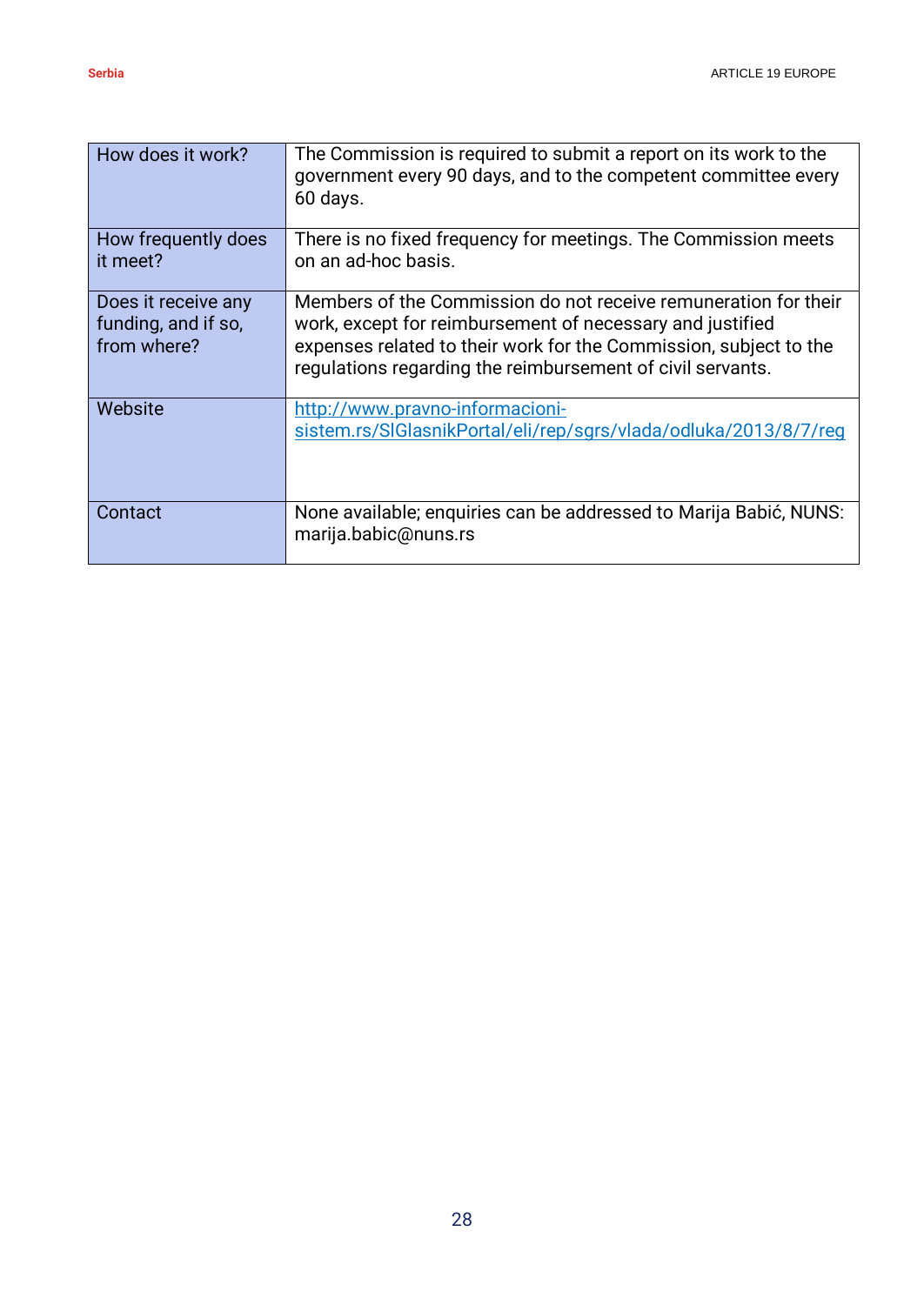| Name of initiative              | Working Group for the Security and Protection of Journalists                                                                                                                                                                                                                                                                                                                                                                                                                                                                                                                                                                                                                                                                                             |
|---------------------------------|----------------------------------------------------------------------------------------------------------------------------------------------------------------------------------------------------------------------------------------------------------------------------------------------------------------------------------------------------------------------------------------------------------------------------------------------------------------------------------------------------------------------------------------------------------------------------------------------------------------------------------------------------------------------------------------------------------------------------------------------------------|
| <b>Brief description</b>        | A working group for media associations and government to<br>cooperate on the general improvement of journalists' safety.                                                                                                                                                                                                                                                                                                                                                                                                                                                                                                                                                                                                                                 |
| <b>Founders</b>                 | Government of the Republic of Serbia                                                                                                                                                                                                                                                                                                                                                                                                                                                                                                                                                                                                                                                                                                                     |
| <b>Members</b>                  | Representatives of the Government of the Republic of Serbia (two<br>members), Public Prosecutor's Office, Ministry of Interior, Ministry<br>of Justice, Ministry of Culture and Information, Ministry of<br>European Integration, Ministry of Foreign Affairs, Ombudsman,<br>Association of Judges and Prosecutors of Serbia, NUNS*,<br>Independent Journalists' Association of Vojvodina,* Association of<br>Independent Electronic Media, Media Association,* Online Media<br>Association,* Trade Union of Journalists of Serbia, Association of<br>the Local Independent Media - Local Press,* Association of Radio<br>Stations.<br>*These organisations later resigned from the Working Group in<br>protest at the government's level of commitment. |
|                                 |                                                                                                                                                                                                                                                                                                                                                                                                                                                                                                                                                                                                                                                                                                                                                          |
| Governance                      | The president of the Working Group, Dejan Stojanovic, is a<br>representative of the Ministry of Culture and Information.                                                                                                                                                                                                                                                                                                                                                                                                                                                                                                                                                                                                                                 |
| When was it set up?             | December 2020                                                                                                                                                                                                                                                                                                                                                                                                                                                                                                                                                                                                                                                                                                                                            |
| Why was it set up?              | According to the report by NUNS, the mandate of the Working<br>Group was not completely clear at the start, but the associations<br>involved saw a possibility to use the platform as a means to<br>improve the overall safety of journalists by influencing politicians.                                                                                                                                                                                                                                                                                                                                                                                                                                                                                |
| Main goal                       | To increase the efficiency of reactions to cases of attacks on<br>journalists and to monitor actions taken to protect their safety.                                                                                                                                                                                                                                                                                                                                                                                                                                                                                                                                                                                                                      |
| Specific goals                  | $N/A$ .                                                                                                                                                                                                                                                                                                                                                                                                                                                                                                                                                                                                                                                                                                                                                  |
| How does it work?               | The Working Group is required to monitor actions taken to protect<br>journalists and to submit a report on its work to the Prime Minister,<br>Vice-President, and Minister of Culture and Information at least<br>once a month.                                                                                                                                                                                                                                                                                                                                                                                                                                                                                                                          |
| How frequently does<br>it meet? | The Working Group meets with the Prime Minister and Minister of<br>Culture and Information once a month.                                                                                                                                                                                                                                                                                                                                                                                                                                                                                                                                                                                                                                                 |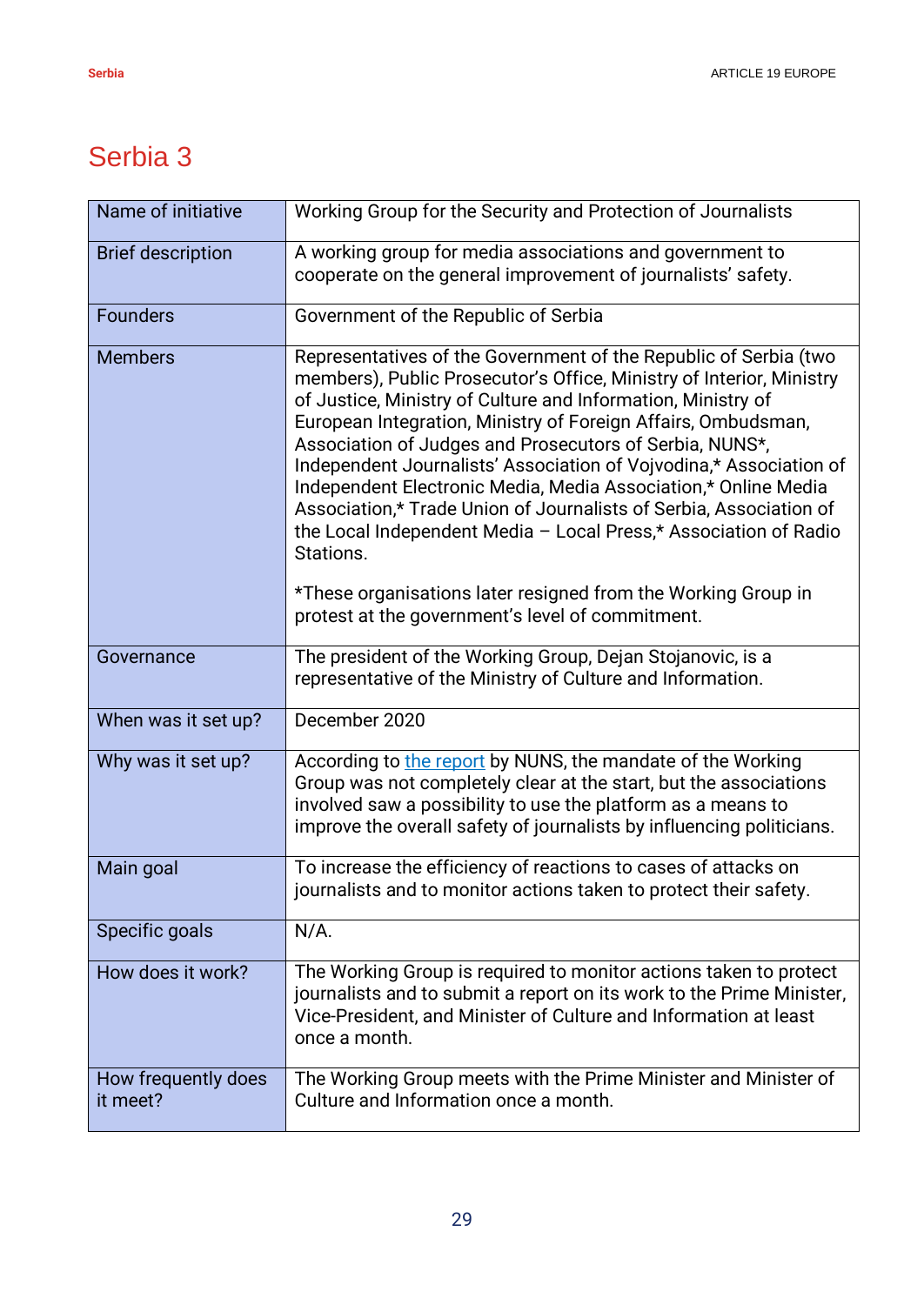| Does it receive any<br>funding, and if so,<br>from where? | Members of the Working Group do not receive remuneration for<br>their work.                                                                            |
|-----------------------------------------------------------|--------------------------------------------------------------------------------------------------------------------------------------------------------|
| Website                                                   | N/A                                                                                                                                                    |
| Contact                                                   | None available; although NUNS is no longer a member of the<br>Working Group, inquiries can be addressed to Marija Babić, NUNS:<br>marija.babic@nuns.rs |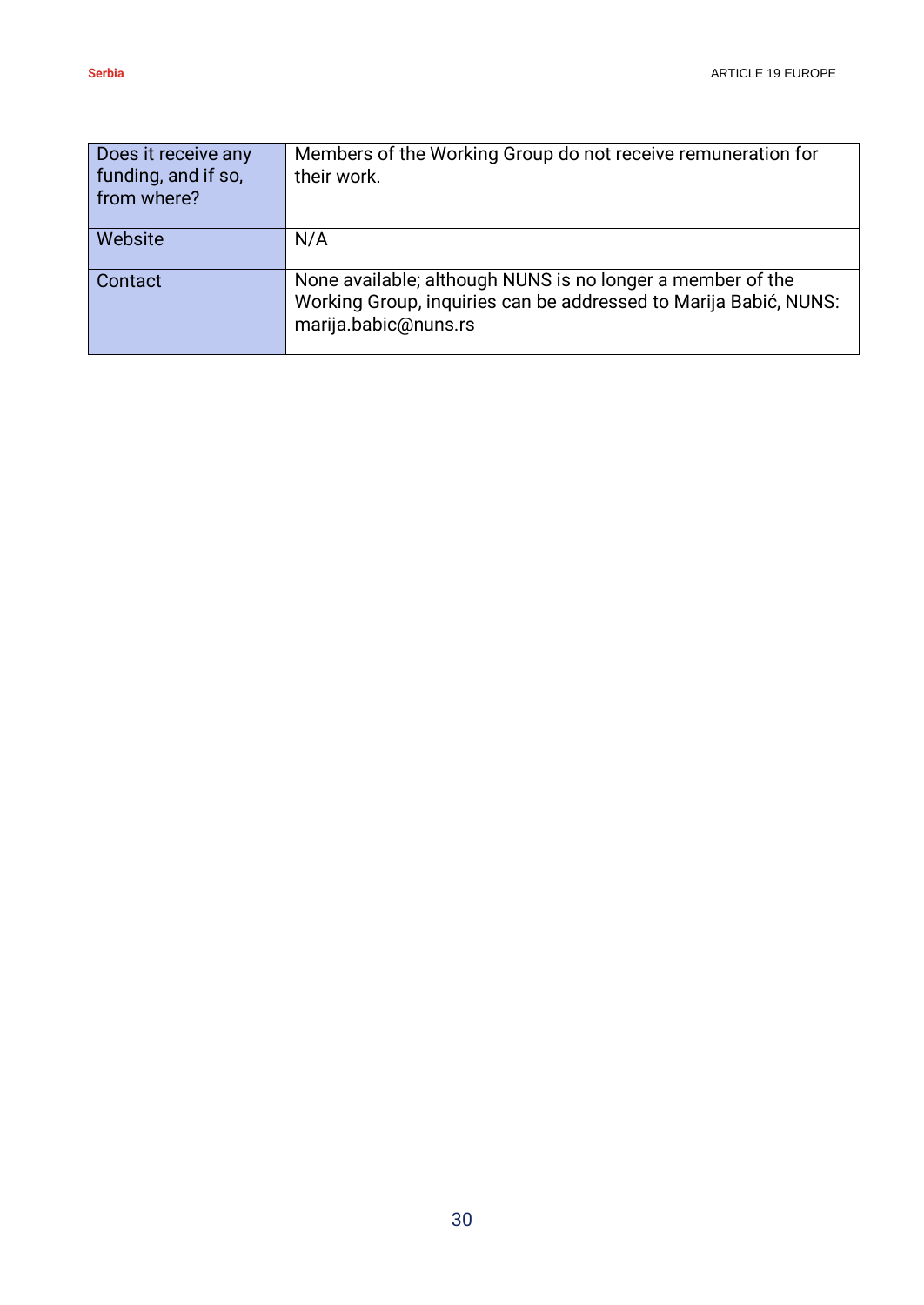| Name of initiative       | Agreement to establish a platform for registering cases of<br>endangerment of security and pressures on journalists and other<br>media stakeholders and the associated working group                                                                                                                                                                                                                                                                                                                          |
|--------------------------|---------------------------------------------------------------------------------------------------------------------------------------------------------------------------------------------------------------------------------------------------------------------------------------------------------------------------------------------------------------------------------------------------------------------------------------------------------------------------------------------------------------|
| <b>Brief description</b> | A working group involving media associations and the<br>Ombudsman, to record attacks and pressure on journalists, and to<br>better protect their safety.                                                                                                                                                                                                                                                                                                                                                      |
| <b>Founders</b>          | Ombudsman, Association of Journalists of Serbia, NUNS,<br>Independent Journalists' Association of Vojvodina, Association of<br>Independent Electronic Media, Media Association, Online Media<br>Association, Association of the Local Independent Media - Local<br>Press, Trade Union of Journalists of Serbia, Branch Trade Union for<br>Culture, Art and Media 'Nezavisnost' ('Independence'), and the<br>Autonomous Trade Union of Employees in Graphics, Publishing,<br>News and Film Industry of Serbia. |
| <b>Members</b>           | The working group consists of representatives of the signatory<br>parties listed above.                                                                                                                                                                                                                                                                                                                                                                                                                       |
| Governance               | The president of the working group is a representative of the<br>Independent Journalists' Association of Vojvodina.                                                                                                                                                                                                                                                                                                                                                                                           |
| When was it set up?      | May 2020                                                                                                                                                                                                                                                                                                                                                                                                                                                                                                      |
| Why was it set up?       | To categorise cases of attacks and pressures on journalists and<br>other media professionals.                                                                                                                                                                                                                                                                                                                                                                                                                 |
| Main goal                | To establish a more efficient mechanism for protecting the safety<br>of journalists and media workers and their socio-economic and<br>professional rights.                                                                                                                                                                                                                                                                                                                                                    |
| Specific goals           | To establish a platform to record every case of endangered<br>security and pressure on persons who perform activities of<br>public importance in the field of public information.<br>To contribute to more effective action by State institutions,<br>with the ombudsman committing to use all the legal powers<br>at their disposal in cases of endangerment of security and<br>pressures on journalists.                                                                                                    |
| How does it work?        | A case is submitted to the platform.<br>Based on the information from the platform, the<br>ombudsman makes a report, including information on the<br>actions and measures taken by State authorities.                                                                                                                                                                                                                                                                                                         |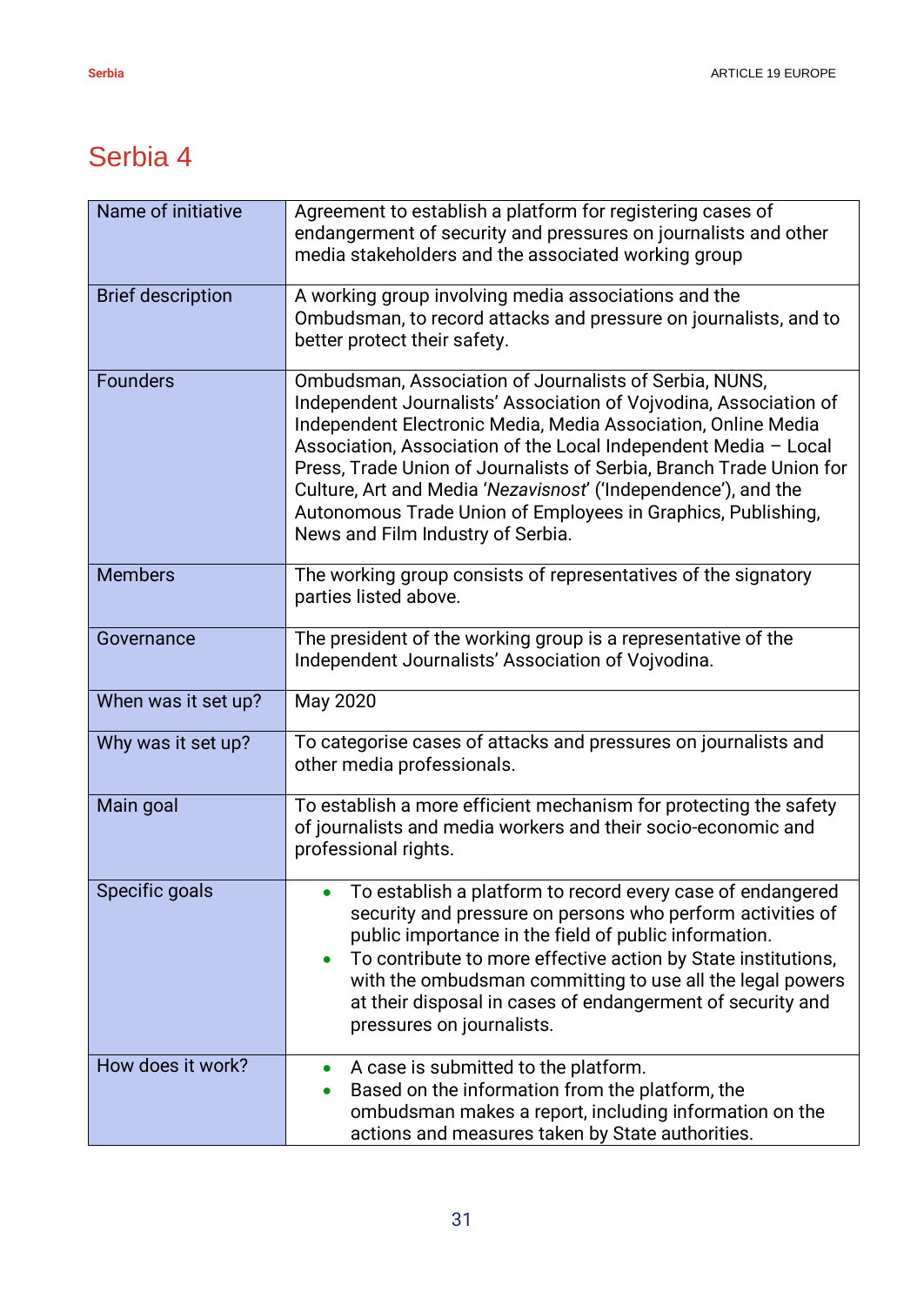|                                                           | Reports should then be submitted to the National Assembly<br>and international organisations. |
|-----------------------------------------------------------|-----------------------------------------------------------------------------------------------|
| How frequently does<br>it meet?                           | Members communicate via email and do not hold meetings.                                       |
| Does it receive any<br>funding, and if so,<br>from where? | Members of the working group do not receive remuneration for<br>their work.                   |
| Website                                                   | N/A                                                                                           |
| Contact                                                   | Rade Djuric, NUNS: rade.djuric@nuns.rs                                                        |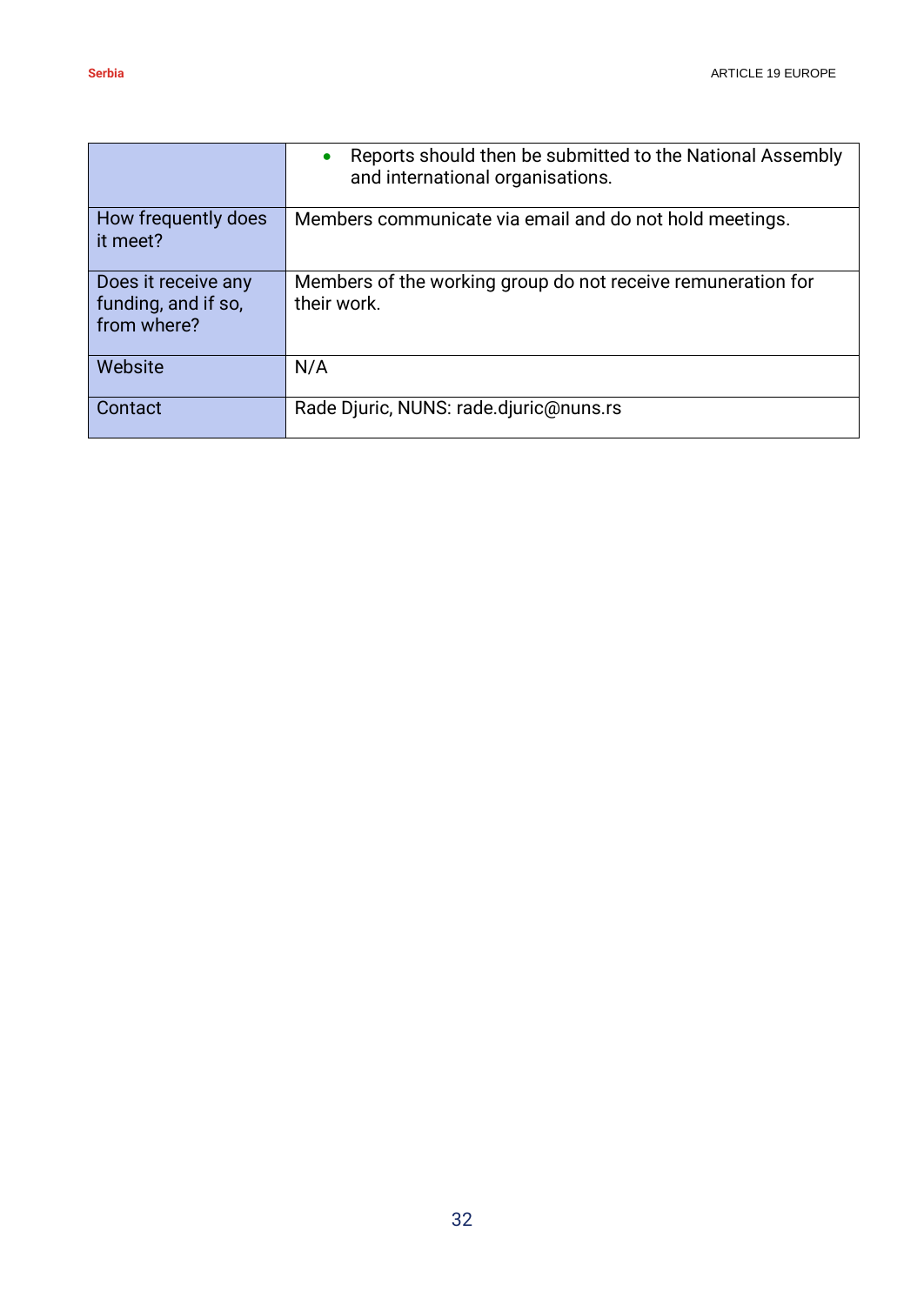#### <span id="page-32-0"></span>Sweden

| Name of initiative       | National Action Plan: Defending Free Speech                                                                                                                                                                                                                                                                                                                                                                                                               |
|--------------------------|-----------------------------------------------------------------------------------------------------------------------------------------------------------------------------------------------------------------------------------------------------------------------------------------------------------------------------------------------------------------------------------------------------------------------------------------------------------|
| <b>Brief description</b> | A national action plan to monitor and reduce threats to journalists<br>and others in public life.                                                                                                                                                                                                                                                                                                                                                         |
| <b>Founders</b>          | Swedish Government.                                                                                                                                                                                                                                                                                                                                                                                                                                       |
| <b>Members</b>           | Swedish Government.                                                                                                                                                                                                                                                                                                                                                                                                                                       |
| Governance               | The actions included in the Action Plan mainly consist of specific<br>tasks for various State authorities. These authorities carry out the<br>tasks autonomously; however, they report the results and progress<br>back to the government once the tasks are completed. The<br>government then evaluates the work internally and follows up the<br>results in different ways, e.g. round-table discussions with relevant<br>actors from the media sector. |
| When was it set up?      | Adopted in May 2018                                                                                                                                                                                                                                                                                                                                                                                                                                       |
| Why was it set up?       | To defend the open and free formation of opinion and to address<br>the increased risk of exposure to hatred and threats, and the<br>resulting impact on journalists, elected representatives and artists<br>whose exposure to such threats leads to adaptation and self-<br>censorship.                                                                                                                                                                   |
| Main goal                | The Action Plan is specifically intended to safeguard politically<br>elected representatives, journalists, and artists as part of the<br>infrastructure for democratic discourse.                                                                                                                                                                                                                                                                         |
| Specific goals           | Based on available knowledge, the government monitors ongoing<br>initiatives in this area, as well as proposing new ones, with the aim<br>of laying the foundations for more systematic work in the future.<br>The ambition is to strengthen its preventive work through greater<br>knowledge and targeted measures that can reduce the exposure of<br>elected representatives, journalists, and artists to threats and<br>hatred.                        |
| How does it work?        | The measures mentioned in the Action Plan as 'currently being<br>taken' include the following:                                                                                                                                                                                                                                                                                                                                                            |
|                          | Monitoring the work of the Swedish Police Authority and the<br>Swedish Prosecution Authority to ensure they have<br>knowledge of threats and hatred against, inter alia,<br>journalists and an ability to handle them.<br>Increased capacity for crime prevention.                                                                                                                                                                                        |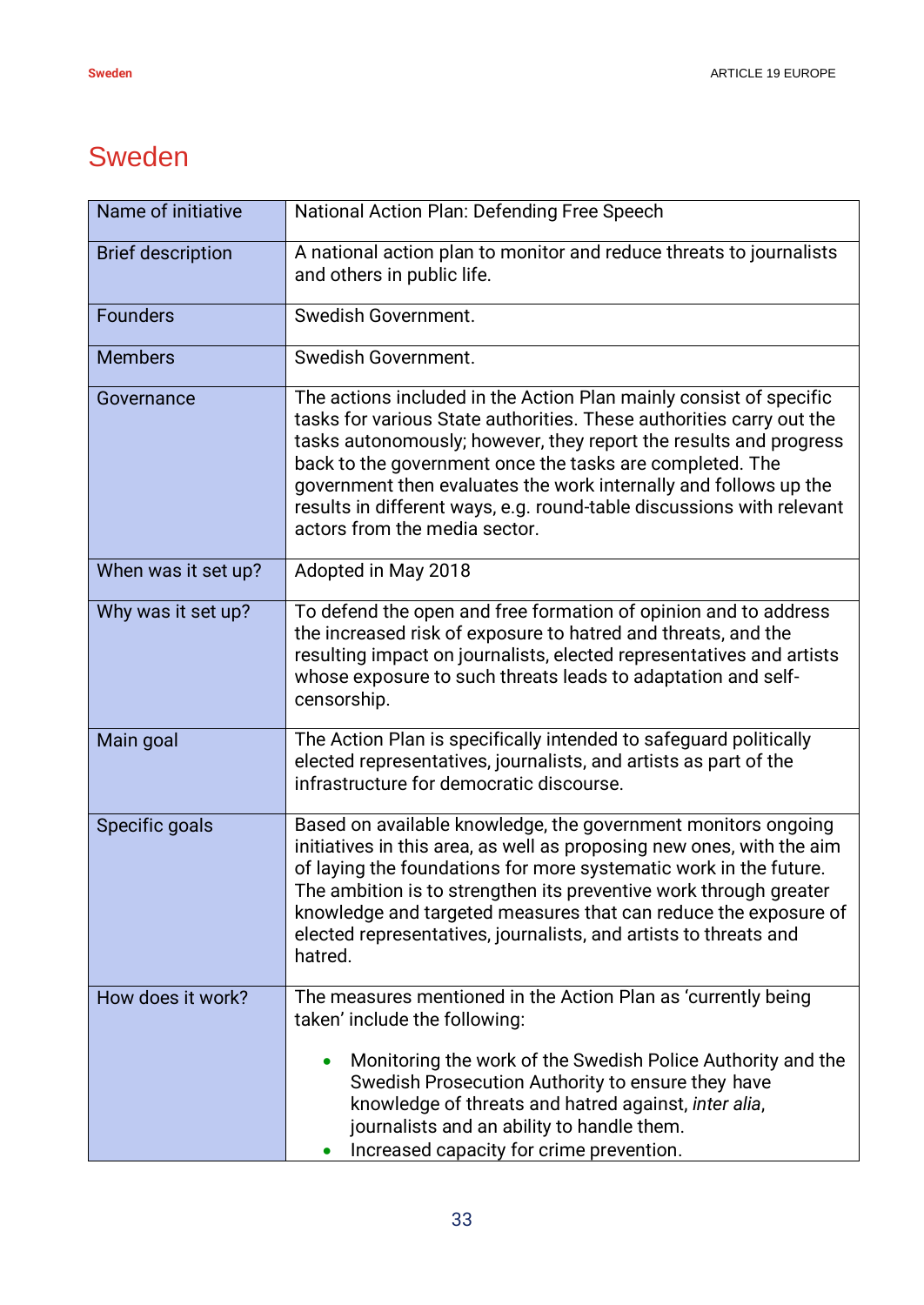|                                                           | When a crime with the intent to influence the free formation<br>of opinion is suspected, the Swedish Police Authority is<br>expected to give special attention to whether such a crime<br>can cause a journalist to refrain from operating in the public<br>sphere.<br>Specialist democracy and hate crime units under the<br>Swedish Police Authority.<br>Internal training for the Swedish Police Authority to increase<br>skills and knowledge regarding offences affecting<br>fundamental rights and freedoms.<br>Providing personal protection to victims of threats and<br>hatred, via the Swedish Police Authority's crime victim and<br>personal security division.<br>The Swedish Police Authority's Stockholm Development<br>Centre, whose designated area of responsibility includes<br>offences that threaten fundamental rights and freedoms,<br>established consultation forums in 2015. In these forums,<br>the Authority meets, for example, with representatives from<br>the media industry and party organisations on a regular<br>basis to exchange experiences and improve operational<br>collaboration.<br>A national cybercrime centre has been established within<br>the Swedish Police Authority.<br>The Swedish Prosecution Authority has produced a legal<br>memorandum including guidance on the practical handling<br>of hate crime on the Internet.<br>The Swedish government has commissioned the University<br>$\bullet$<br>of Gothenburg, Linnæus University, the Swedish Arts Grants<br>Committee, the Swedish Crime Victim Compensation and<br>Support Authority, the Swedish National Council for Crime<br>Prevention, and the Swedish Police Authority $-$ and is<br>funding the Swedish Association of Local Authorities and<br>Regions, and Victim Support Sweden - to strengthen work<br>against threats and hatred (e.g. funding the Swedish Crime<br>Victim Compensation and Support Authority to produce a<br>training and information resource concerning support for<br>those exposed to threats and hatred while participating in<br>democratic discourse). |
|-----------------------------------------------------------|----------------------------------------------------------------------------------------------------------------------------------------------------------------------------------------------------------------------------------------------------------------------------------------------------------------------------------------------------------------------------------------------------------------------------------------------------------------------------------------------------------------------------------------------------------------------------------------------------------------------------------------------------------------------------------------------------------------------------------------------------------------------------------------------------------------------------------------------------------------------------------------------------------------------------------------------------------------------------------------------------------------------------------------------------------------------------------------------------------------------------------------------------------------------------------------------------------------------------------------------------------------------------------------------------------------------------------------------------------------------------------------------------------------------------------------------------------------------------------------------------------------------------------------------------------------------------------------------------------------------------------------------------------------------------------------------------------------------------------------------------------------------------------------------------------------------------------------------------------------------------------------------------------------------------------------------------------------------------------------------------------------------------------------------------------------------------------------------------------|
| How frequently does<br>it meet?                           | $N/A$ .                                                                                                                                                                                                                                                                                                                                                                                                                                                                                                                                                                                                                                                                                                                                                                                                                                                                                                                                                                                                                                                                                                                                                                                                                                                                                                                                                                                                                                                                                                                                                                                                                                                                                                                                                                                                                                                                                                                                                                                                                                                                                                  |
| Does it receive any<br>funding, and if so,<br>from where? | This is a State-led National Action Plan, funded and administered<br>by the government.                                                                                                                                                                                                                                                                                                                                                                                                                                                                                                                                                                                                                                                                                                                                                                                                                                                                                                                                                                                                                                                                                                                                                                                                                                                                                                                                                                                                                                                                                                                                                                                                                                                                                                                                                                                                                                                                                                                                                                                                                  |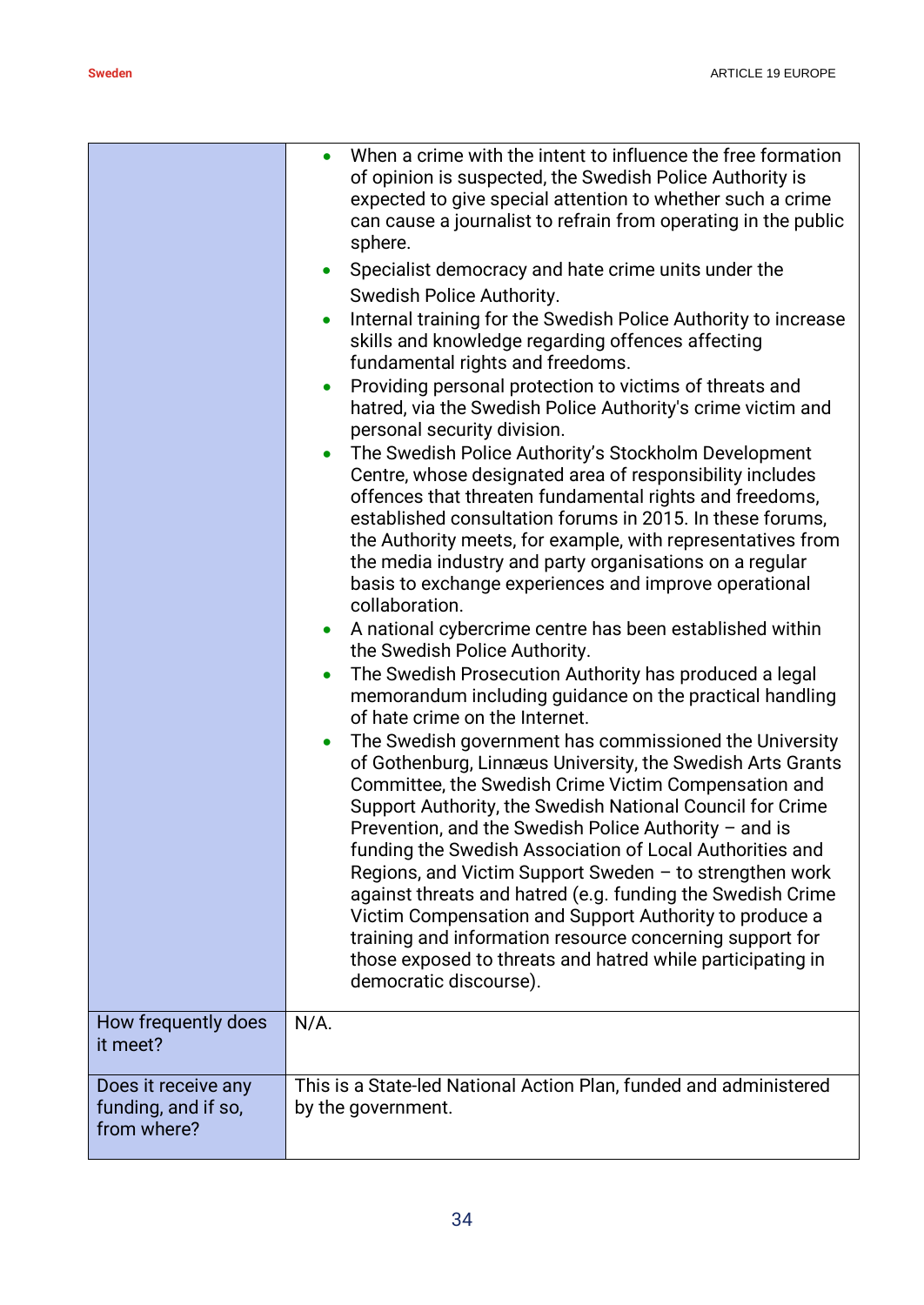| <b>Website</b> | https://www.government.se/information-material/2018/05/action-<br>plan-defending-free-speech/<br>https://www.government.se/4990f9/contentassets/bd181f7b0f46<br>40e7920807d110b3c001/action-plan-defending-free-speech.pdf                                                                |
|----------------|-------------------------------------------------------------------------------------------------------------------------------------------------------------------------------------------------------------------------------------------------------------------------------------------|
| Contact        | Contact information for the Swedish Ministry of Culture, including<br>the current Minister of Culture is available here:<br>https://www.government.se/contact-information/#2070<br>(The plan was adopted during the term of Alice Bah Kuhnke as the<br>Minister of Culture and Democracy) |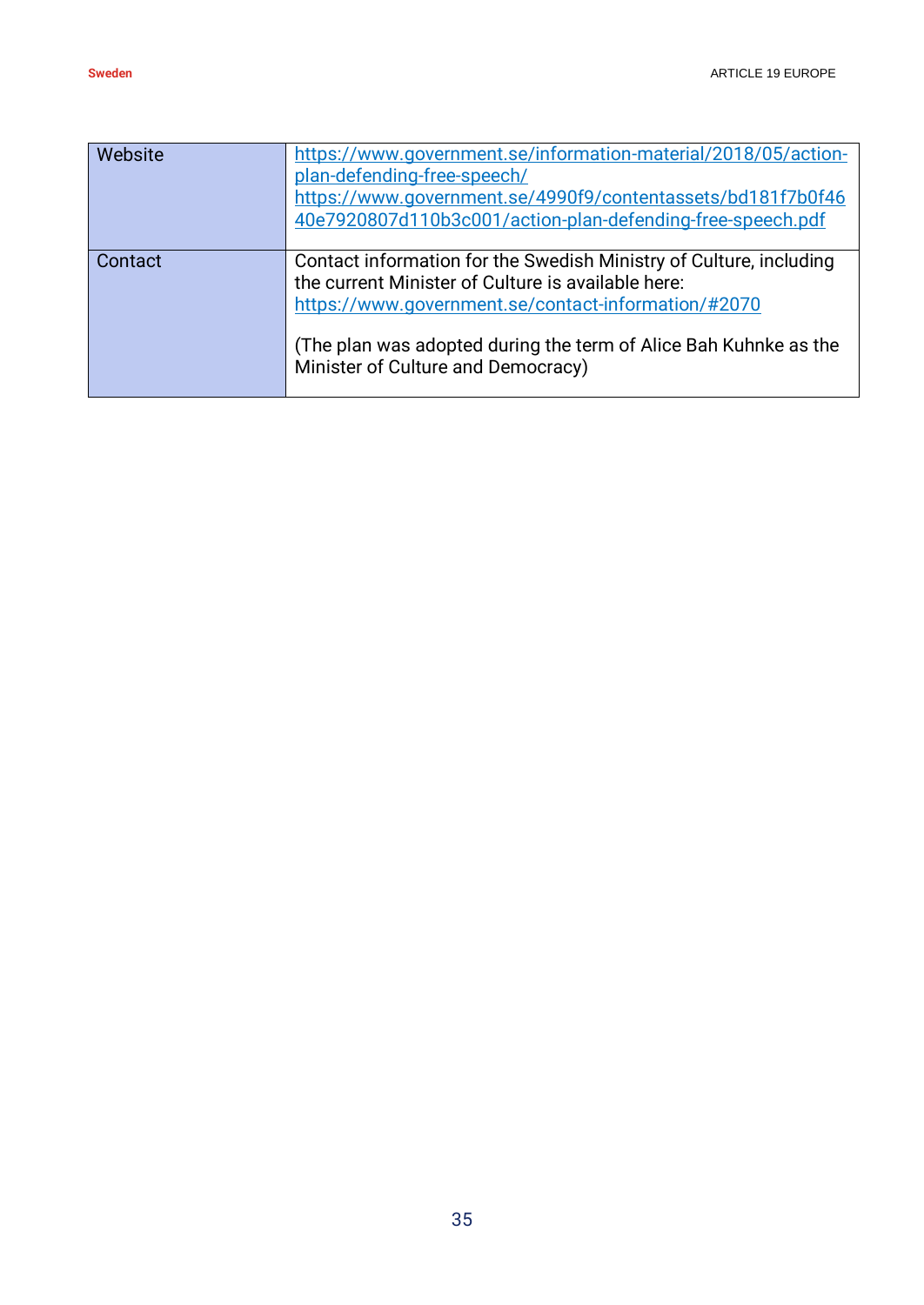# <span id="page-35-0"></span>United Kingdom

| Name of initiative       | National Action Plan for the Safety of Journalists                                                                                                                                                                                                                                                                                                                                                                                                                                               |
|--------------------------|--------------------------------------------------------------------------------------------------------------------------------------------------------------------------------------------------------------------------------------------------------------------------------------------------------------------------------------------------------------------------------------------------------------------------------------------------------------------------------------------------|
| <b>Brief description</b> | A national action plan to provide a package of measures for safety<br>of journalists, involving government, police, prosecution services,<br>and the media.                                                                                                                                                                                                                                                                                                                                      |
| <b>Founders</b>          | UK Government (Home Office and Department for Digital, Culture,<br>Media & Sport - DCMS)                                                                                                                                                                                                                                                                                                                                                                                                         |
| <b>Members</b>           | Law enforcement, broadcasters, publishers, industry bodies,<br>unions, and the government.                                                                                                                                                                                                                                                                                                                                                                                                       |
| Governance               | The government will work with stakeholders to report to the<br>National Committee for the Safety of Journalists annually on<br>progress against all commitments.                                                                                                                                                                                                                                                                                                                                 |
| When was it set up?      | Published on 9 March 2021                                                                                                                                                                                                                                                                                                                                                                                                                                                                        |
| Why was it set up?       | The Action Plan followed reports to the government from<br>journalists who have suffered abuse and attacks while going about<br>their work, including being punched, threatened with knives,<br>forcibly detained, and subjected to rape and death threats. A<br>survey of members of the National Union of Journalists (NUJ) in<br>November 2020 also found more than half of respondents had<br>experienced online abuse, while nearly a quarter had been<br>physically assaulted or attacked. |
| Main goal                | To ensure that journalists operating in the UK are as safe as<br>possible, reducing the number of attacks on and threats to<br>journalists, and ensuring those responsible are brought to justice,<br>by increasing awareness of the safety challenges faced by<br>journalists and introducing measures to tackle them in a joint effort<br>by law enforcement, broadcasters, publishers, industry bodies,<br>unions, and the government.                                                        |
| Specific goals           | Increase awareness and understanding of the problem.<br>$\bullet$<br>Enhance the criminal justice system response in tackling<br>crimes against journalists.<br>Support journalists and their employers to build the<br>$\bullet$<br>resources they need to ensure their personal safety.<br>Help online platforms to tackle the wider issue of abuse<br>online.<br>Improve public recognition of the value of journalists.                                                                      |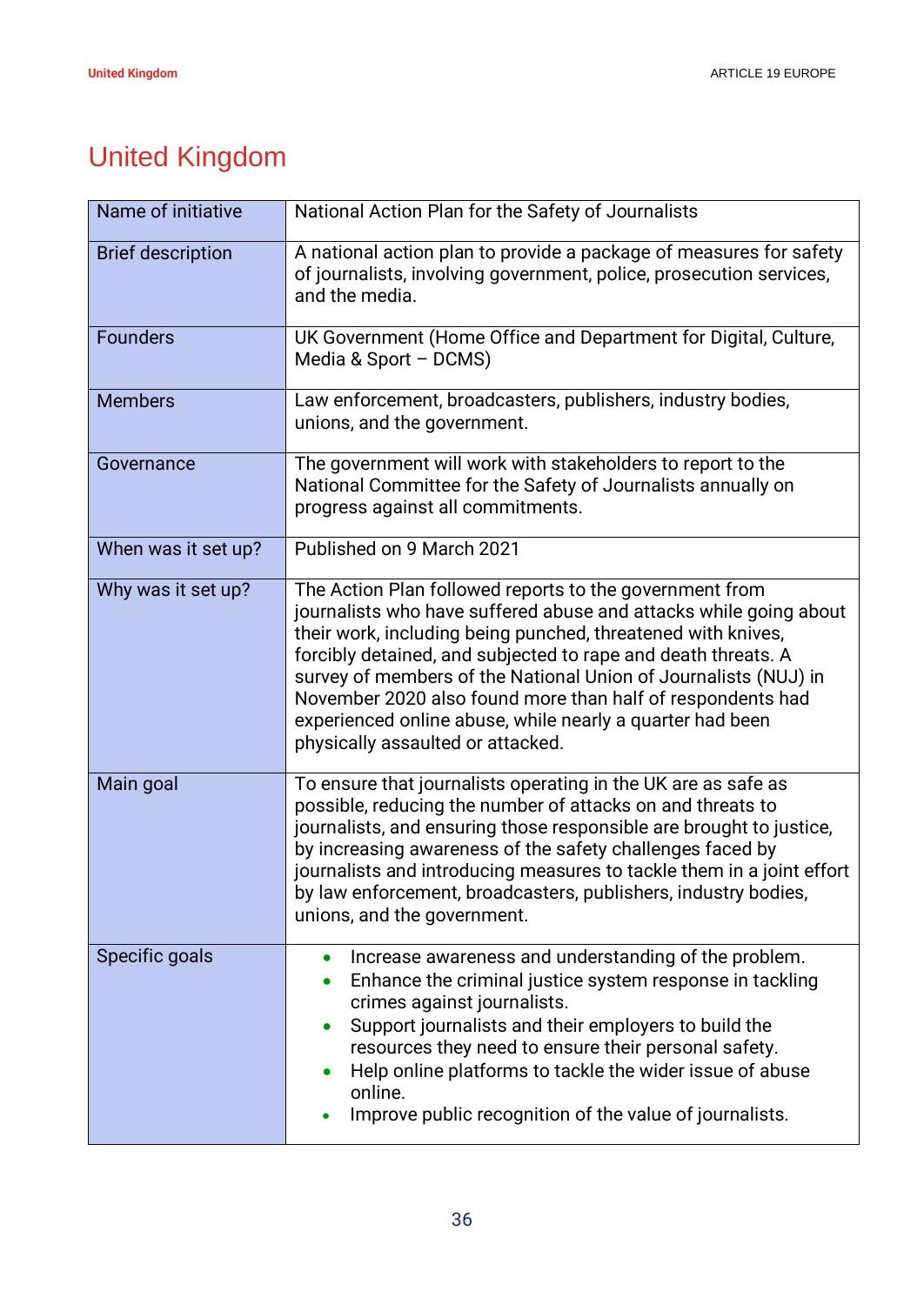| How does it work?                                         | The Plan sets out a series of commitments from relevant<br>organisations focused on protecting the safety of journalists.                                                                                                                                                                                                                                                                                                                                                                |
|-----------------------------------------------------------|------------------------------------------------------------------------------------------------------------------------------------------------------------------------------------------------------------------------------------------------------------------------------------------------------------------------------------------------------------------------------------------------------------------------------------------------------------------------------------------|
|                                                           | Government:                                                                                                                                                                                                                                                                                                                                                                                                                                                                              |
|                                                           | DCMS and the Home Office will issue a call for evidence to<br>build a better understanding of the volume and type of<br>threats and abuse against journalists.                                                                                                                                                                                                                                                                                                                           |
|                                                           | Police:                                                                                                                                                                                                                                                                                                                                                                                                                                                                                  |
|                                                           | The National Council for the Training of Journalists (NCTJ)<br>will work with the police to provide training for journalists<br>reporting on police operations, initially through a workshop<br>at the University of Portsmouth.<br>Every police force is to be given access to a designated<br>journalist safety liaison officer, while the National Police<br>Chiefs' Council has appointed a lead officer to take<br>responsibility for crimes against journalists at national level. |
|                                                           | <b>Prosecution services:</b>                                                                                                                                                                                                                                                                                                                                                                                                                                                             |
|                                                           | UK prosecution services will take a robust approach to<br>crimes against journalists and bring those responsible to<br>justice.                                                                                                                                                                                                                                                                                                                                                          |
|                                                           | Media organisations:                                                                                                                                                                                                                                                                                                                                                                                                                                                                     |
|                                                           | Organisations such as the Media Lawyers Association will<br>produce further guidance to help journalists recognise when<br>abuse breaks the law and what they can do about it.<br>The NCTJ will provide safety training.<br>The NUJ and Society of Editors will provide a free online<br>toolkit/support pack for journalists.                                                                                                                                                           |
| How frequently does<br>it meet?                           | The National Committee for the Safety of Journalists will hold to<br>account each stakeholder who commits to an intervention, both at<br>the formal meetings, which it will hold twice a year, and in its day-<br>to-day interactions within the sector.                                                                                                                                                                                                                                 |
| Does it receive any<br>funding, and if so,<br>from where? | This is a government-led and funded National Action Plan.                                                                                                                                                                                                                                                                                                                                                                                                                                |
| Website                                                   | https://www.gov.uk/government/publications/national-action-<br>plan-for-the-safety-of-journalists                                                                                                                                                                                                                                                                                                                                                                                        |
| Contact                                                   | Home Office: public.enquiries@homeoffice.gov.uk                                                                                                                                                                                                                                                                                                                                                                                                                                          |